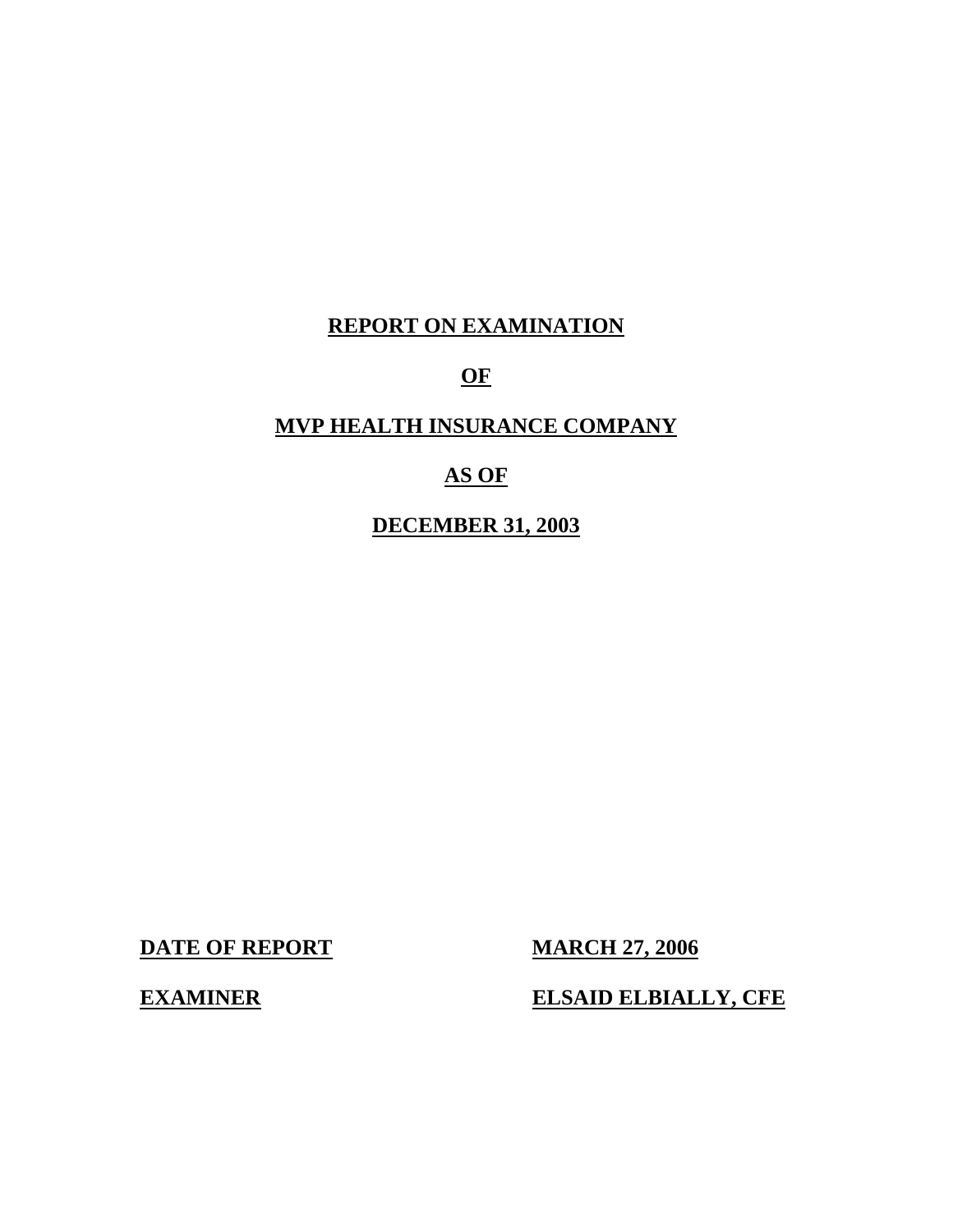# TABLE OF CONTENTS

| ITEM NO.         |                                                                                                                                                                                                                                                              | PAGE NO.                                               |
|------------------|--------------------------------------------------------------------------------------------------------------------------------------------------------------------------------------------------------------------------------------------------------------|--------------------------------------------------------|
| 1.               | Scope of examination                                                                                                                                                                                                                                         | $\overline{2}$                                         |
| 2.               | Executive summary                                                                                                                                                                                                                                            | 3                                                      |
| 3.               | Description of company                                                                                                                                                                                                                                       | $\overline{4}$                                         |
|                  | Management and control<br>A.<br><b>B.</b><br>Territory and plan of operation<br>$C_{\cdot}$<br>Reinsurance<br>D.<br>Holding company system<br>Significant operating ratios<br>E.<br>Allocation of expenses<br>F.<br>G.<br>Cash<br>H.<br>Uncollected premiums | 5<br>$\overline{7}$<br>9<br>10<br>15<br>16<br>19<br>19 |
| $\overline{4}$ . | <b>Financial statements</b><br><b>Balance</b> sheet<br>A.<br><b>B.</b><br>Statement of revenue and expenses                                                                                                                                                  | 21<br>21<br>23                                         |
| 5.               | C.<br>Capital and surplus account                                                                                                                                                                                                                            | 24<br>24                                               |
| 6.               | Uncollected premiums<br>Claims unpaid                                                                                                                                                                                                                        | 25                                                     |
| 7.               | Unpaid claim adjustment expenses                                                                                                                                                                                                                             | 25                                                     |
| 8.               | Conclusion                                                                                                                                                                                                                                                   | 25                                                     |
| 9.               | Subsequent events                                                                                                                                                                                                                                            | 26                                                     |
|                  | 10. Market conduct                                                                                                                                                                                                                                           | 26                                                     |
|                  | 11. Fraud prevention and detection                                                                                                                                                                                                                           | 34                                                     |
| 12.              | Summary of comments and recommendations                                                                                                                                                                                                                      | 35                                                     |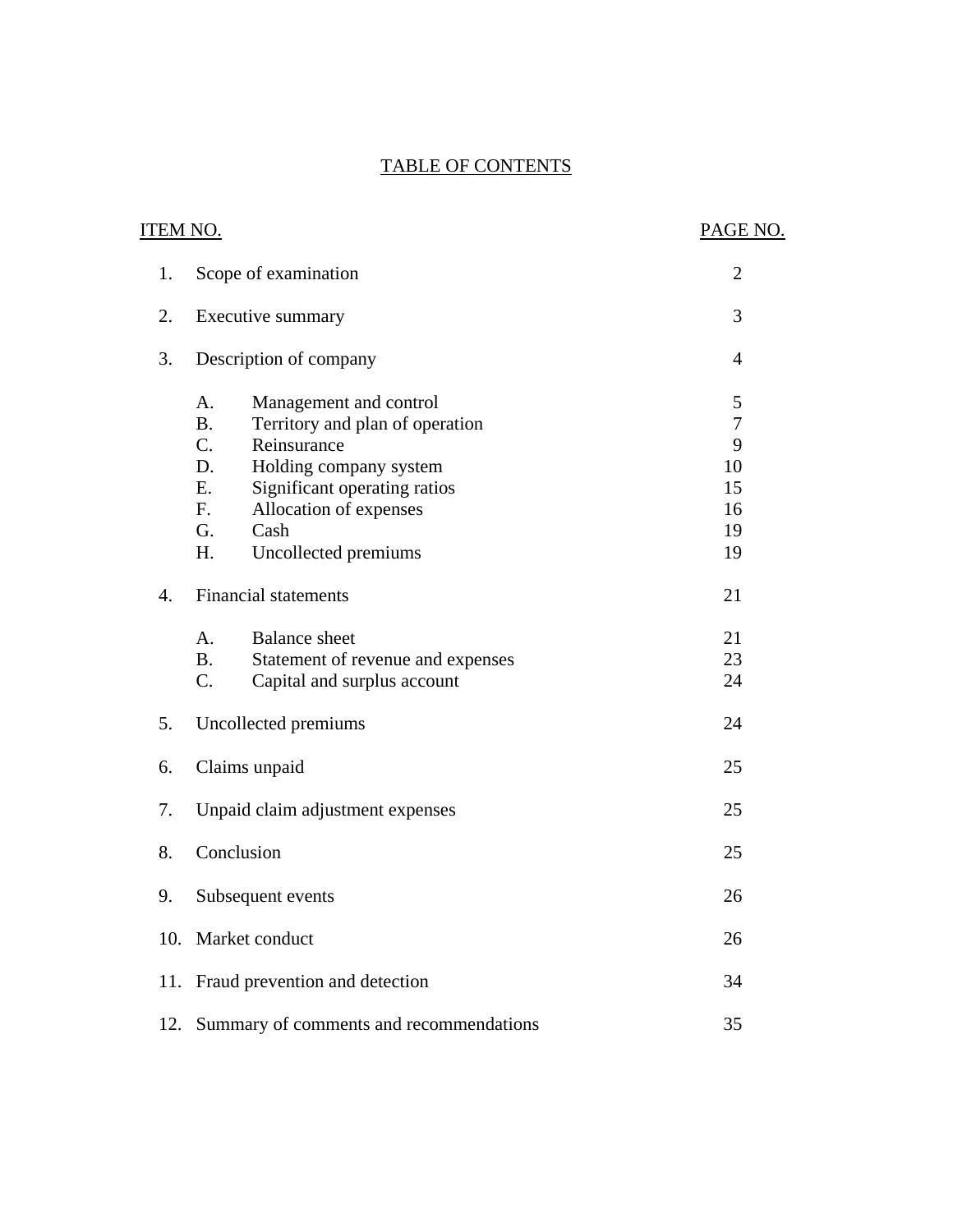

# STATE OF NEW YORK INSURANCE DEPARTMENT 25 BEAVER STREET NEW YORK, NY 10004

Governor George E. Pataki Governor Howard Mills

**Superintendent** 

March 27, 2006

Honorable Howard Mills Superintendent of Insurance Albany, New York 12257

Sir:

Pursuant to the provisions of the New York Insurance Law, and in compliance with the instructions contained in Appointment Number 22141 dated January 30, 2004, attached hereto, I have made an examination into the condition and affairs of MVP Health Insurance Company (MVPHIC), a for-profit stock company licensed pursuant to the provisions of Article 42 of the New York Insurance Law. The following report is respectfully submitted.

The examination was conducted at the Company's home office located at 625 State Street, Schenectady, New York.

Whenever the term "Company" or "MVPHIC" appears herein without qualification, it should be understood to refer to MVP Health Insurance Company.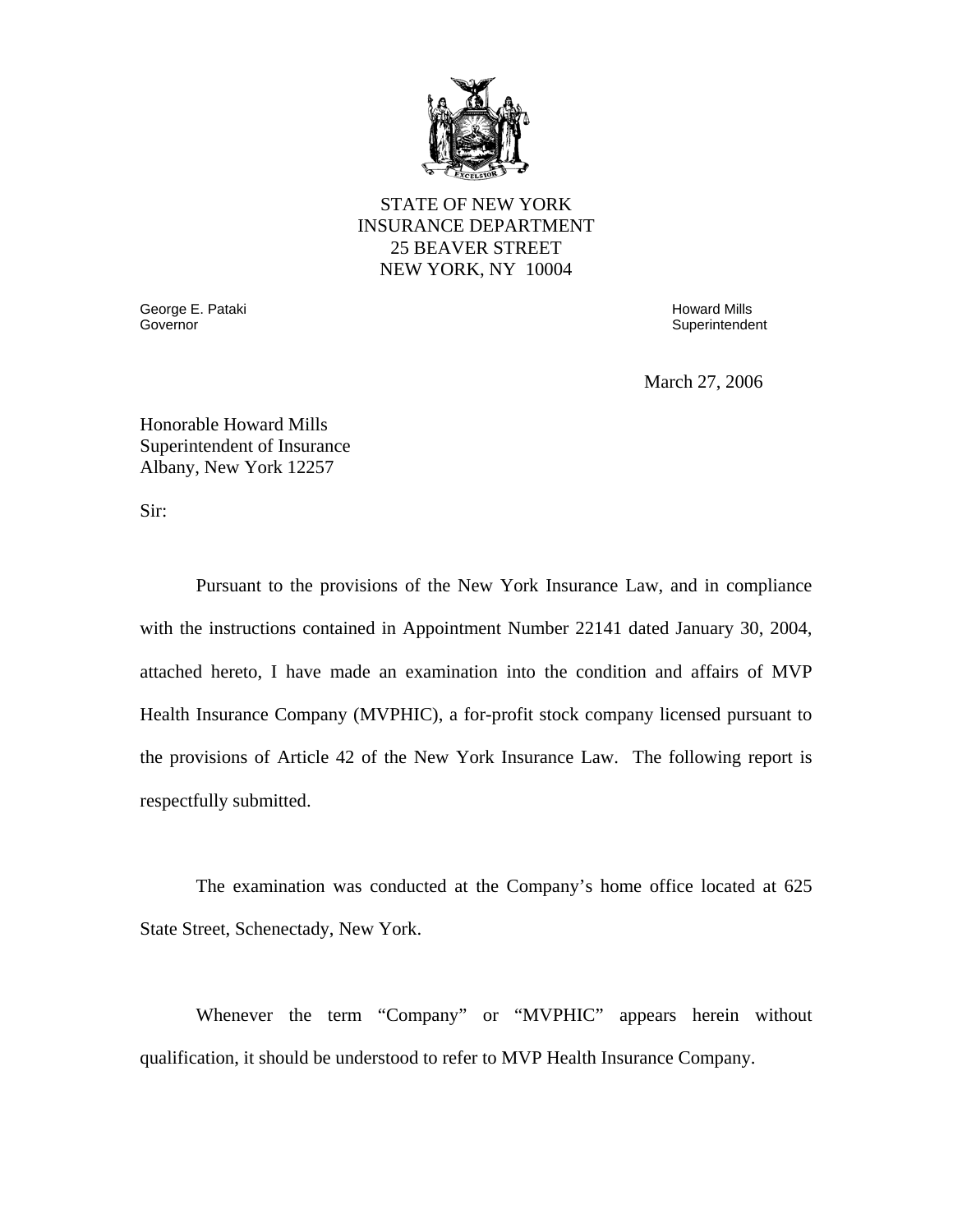As a result of this examination, the Company was insolvent in the amount of \$3,736,937 as of December 31, 2003 and the Company's minimum surplus was impaired in the amount of \$4,036,937. Subsequent to the examination date, in March, 2004, with the approval of the Superintendent of Insurance, the Company received a Section 1307 of the New York Insurance Law loan in the amount of \$18,000,000 from its ultimate parent, MVP Health Plan, Inc., which eliminated the aforementioned insolvency and impairment.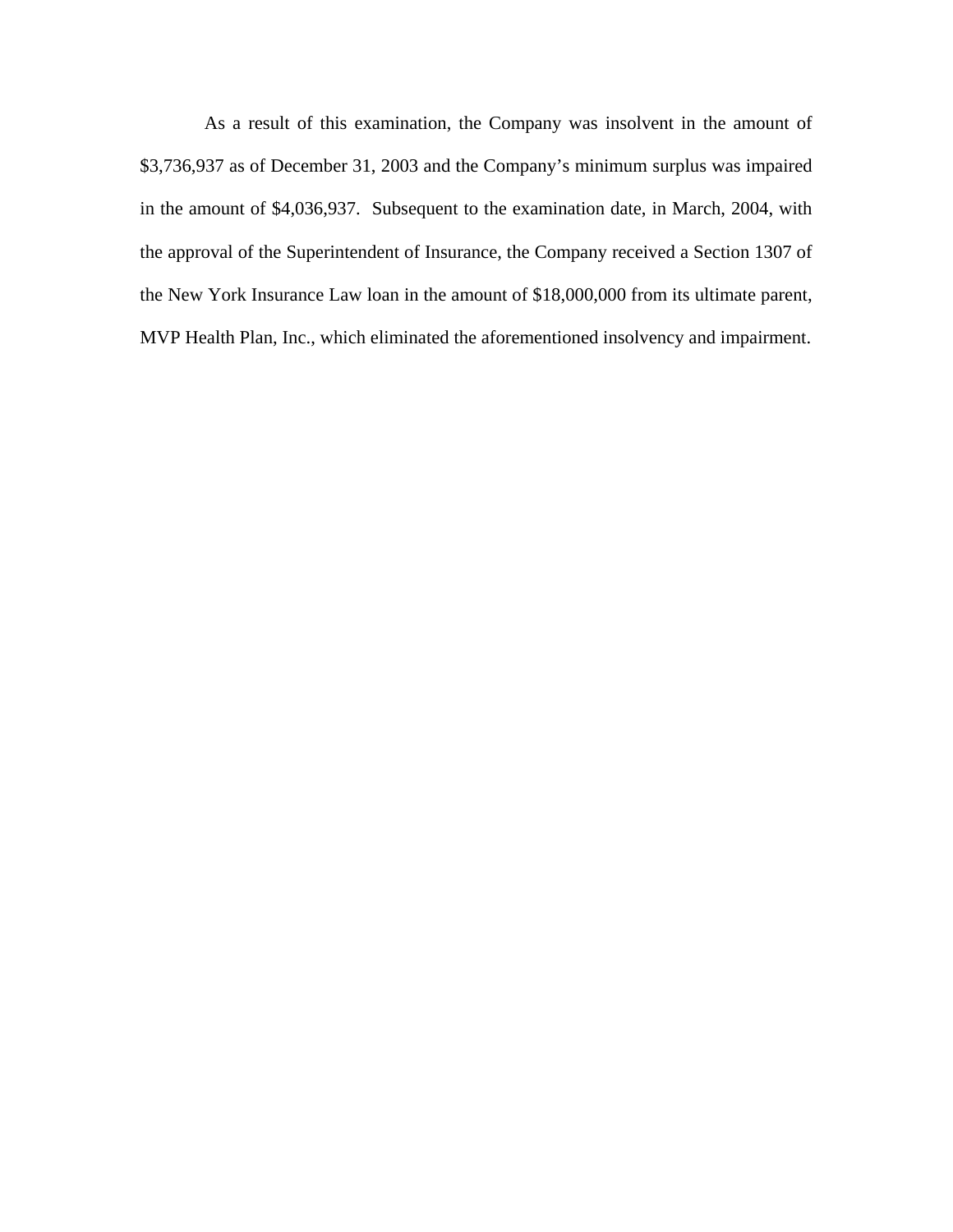#### 1. SCOPE OF EXAMINATION

<span id="page-4-0"></span>The prior report on organization was made as of February 28, 2001. This examination covers the period from March 1, 2001 through December 31, 2003. The examination was conducted at the home office of the Company in Schenectady, New York. Transactions occurring subsequent to this period were reviewed where deemed appropriate by the examiner.

The examination comprised a complete verification of assets and liabilities as of December 31, 2003, in accordance with generally accepted accounting principles (GAAP), as adopted by the Department, a review of income and disbursements to the extent deemed necessary to accomplish such verification, and utilized, to the extent considered appropriate, work performed by the Company's independent certified public accountants. A review or audit was also made of the following items as called for in the Examiners Handbook of the National Association of Insurance Commissioners (NAIC):

> History of the Company Management of the Company Corporate records Fidelity bonds and other insurance Officers' and employers' welfare and pension plans Territory and plan of operations Growth of the Company Accounts and records Loss experience Treatment of subscribers

This report on examination is confined to financial statements and comments on those matters which involve departures from laws, regulations or rules, or which are deemed to require explanation or description.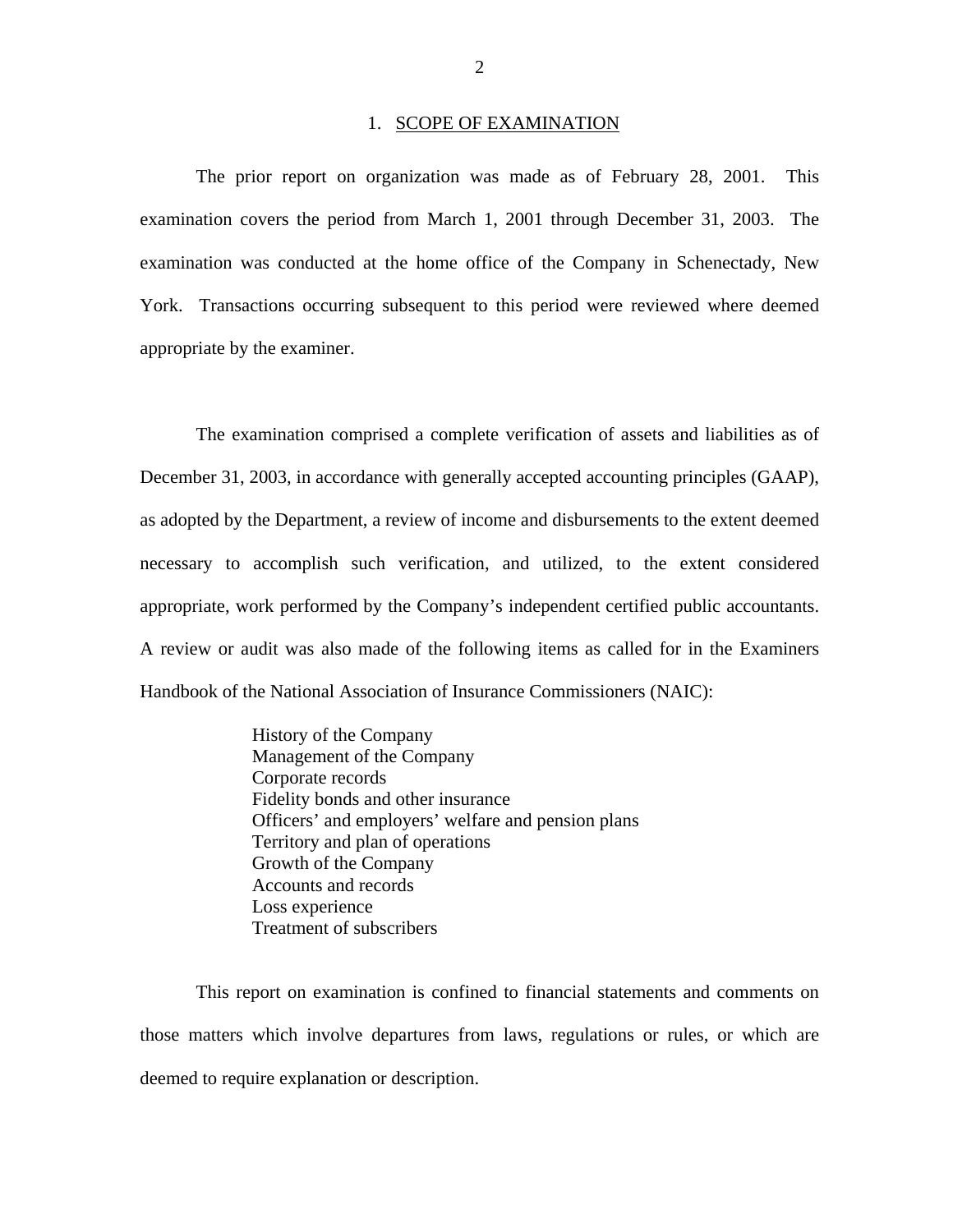# 2. EXECUTIVE SUMMARY

<span id="page-5-0"></span>The results of this examination revealed certain operational deficiencies that directly impacted the Company's compliance with the New York Insurance and New York Public Health Laws. Significant findings relative to this examination are as follows:

- As a result of this examination, the Company was insolvent in the amount of \$3,736,937, per this examination as of December 31, 2003 and its minimum surplus was impaired in the amount of \$4,036,937. Subsequent to the examination date, in March, 2004, with the approval of the Superintendent of Insurance, the Company received a Section 1307 of the New York Insurance Law loan in the amount of \$18,000,000 from its ultimate parent, MVP Health Plan, Inc., which eliminated the aforementioned insolvency and impairment.
- The Company failed to submit its administrative service agreement with its affiliate, MVP Service Corporation, to the New York Insurance Department.
- The Company failed to comply with New York Insurance Department Regulation No. 33, relative to reimbursement of its share of joint administrative expenses with its affiliates, MVP Service Corporation and MVP Health Plan, Inc.
- The Company understated claims adjustment expenses and its reserve for unpaid claims adjustment expenses, by failing to allocate administrative costs properly within expense categories in the Underwriting and Investment Exhibit, "Part 3- Analysis of Expense" schedule of the Company's annual statement.
- The Company failed to investigate and reconcile its bank accounts in a timely manner.
- The Company failed to adhere to the requirements of Statement of Statutory Accounting Principles (SSAP) No. 6 with regard to the reporting of its uncollected premiums on various schedules of its 2003 annual statement.
- The Company failed to adhere to its stated policy relative to group terminations.
- The Company failed to fully comply with the requirements of the Prompt Pay Law.
- The Company failed to issue Explanation of Benefits Statements (EOBs) to some members.

The examination findings are described in greater detail in the remainder of this

report.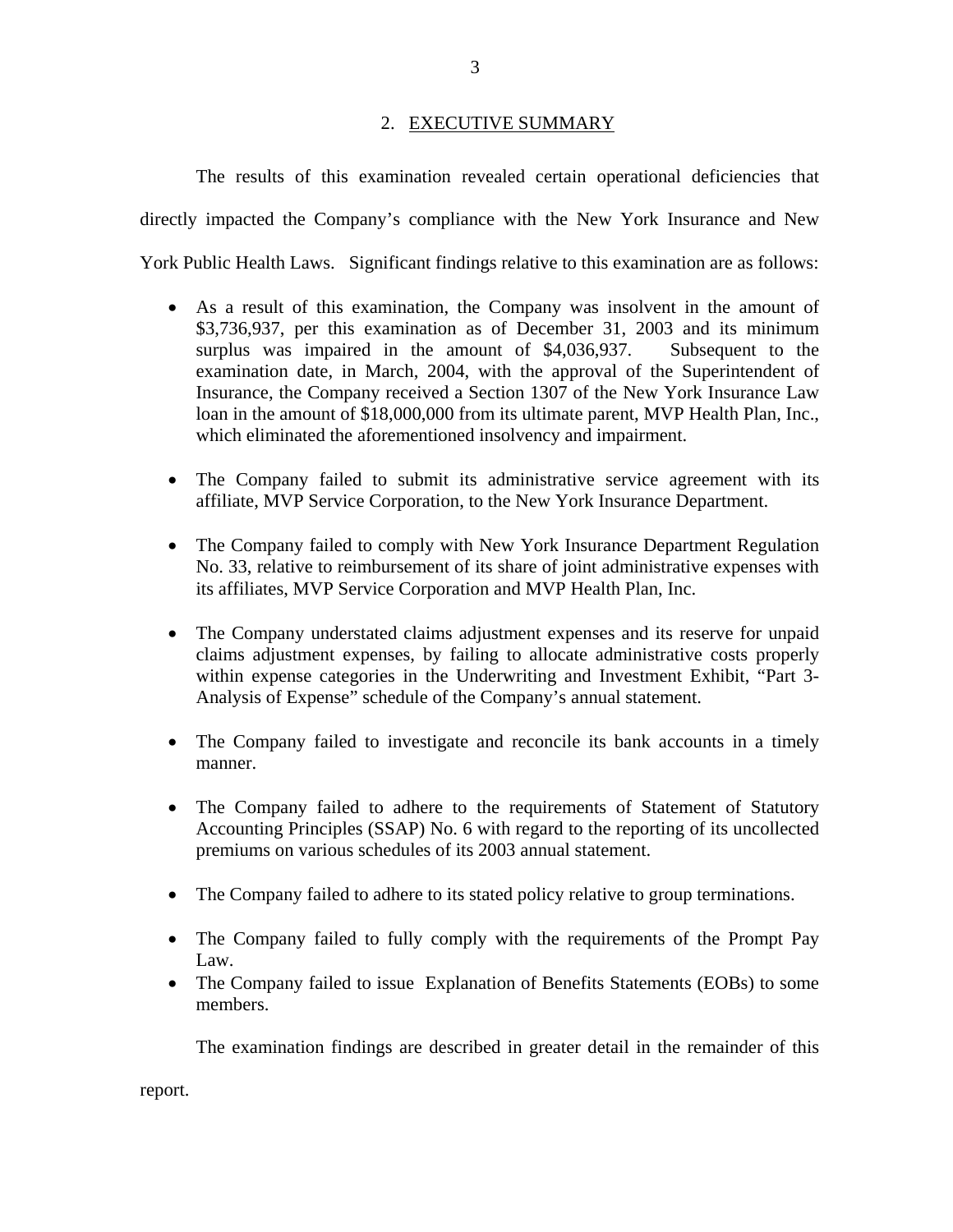#### 3. DESCRIPTION OF COMPANY

<span id="page-6-0"></span>MVP Health Insurance Company was incorporated on April 24, 2000 as a forprofit health and accident insurer pursuant to Section 1201 of the New York Insurance Law. The Company was licensed in June 2001, to write insurance business as defined under Section 1113 (a) (3) of the New York Insurance Law.

The Company began operations by delivering health care services in the State of New York, in July 2001. The Company received approval to operate as an accident and health insurer in the State of Vermont on May 1, 2002.

The Company is a wholly owned subsidiary of MVPHIC Holding Corp., which is a wholly owned subsidiary of MVP Health Plan, Inc., the ultimate parent. The Company issued 60,000 shares of \$5.00 par value per share capital stock on December 14, 2000, for a sale price of \$5.00 per share, resulting in a total consideration of \$300,000. In addition, MVPHIC received a capital/surplus contribution of \$3,700,000 from its parent MVPHIC Holding Corp. In early 2002, the State of Vermont Insurance Department required an additional infusion of capital in order to issue a license to the Company. Therefore, the Company's paid in capital increased from \$300,000 to \$2,000,000 by the sale of an additional 340,000 shares at \$5.00 par and sale value per share on February 11, 2002, to its parent, and the sole shareholder of the Company's outstanding stock, MVPHIC Holding Corp.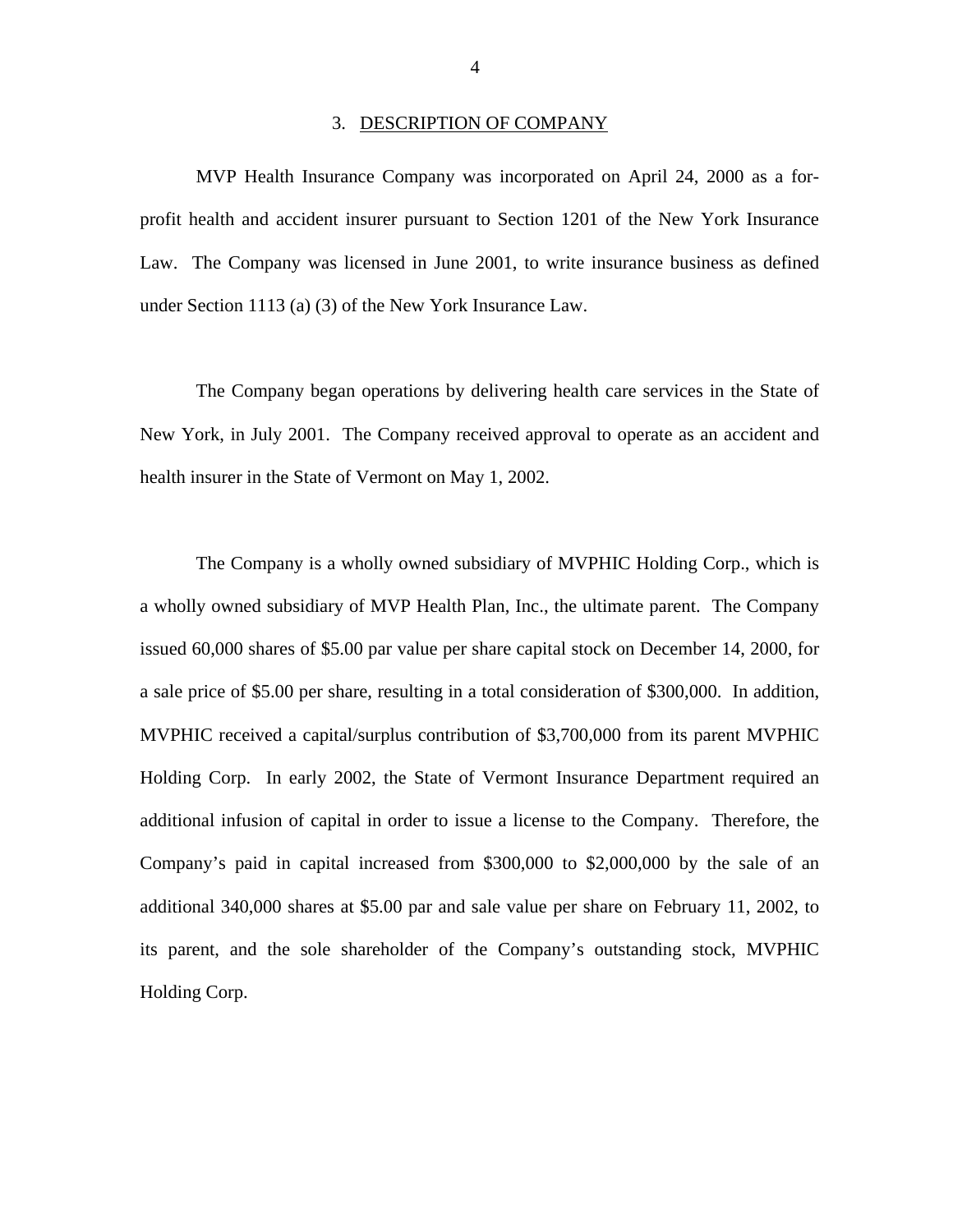# <span id="page-7-0"></span>A. Management and control

Pursuant to the Company's charter and by-laws, management of the Company is vested in a board of directors consisting of thirteen members. As of December 31, 2003 the board of directors consisted of twelve members as set forth below:

Richard D'Ascoli, M.D. Orthopedics Niskayuna, New York

Samuel L. Feldman President, Niskayuna, New York CFL Life Plans, Inc

Joseph F. Heavey Administrator,

John F. Houck, Jr., M.D. Physician,

Schenectady, New York Proctors Theatre

Herschel R. Lessin, M.D. Vice President,

Mary C. Militano, Esq. **Attorney** Scotia, New York

Jon K. Rich Retired Alplaus, New York

Joseph J. Schwerman, M.D. Emergency Physician, Hyde Park, New York St. Francis Hospital

Leland C. Tupper Retired Schenectady, New York

Timothy P. Wade Vice President, Scotia, New York M&T Bank

Names and Residence **Principal Business Affiliation** 

Poughkeepsie, New York The Children's Medical Group

New Hartford, New York Adirondack Community Physicians

Karen B. Johnson Director of Development,

Poughkeepsie, New York Hudson Valley Pediatric Group, PC

David W. Oliker **President and Chief Executive** Charlton, New York Officer, MVP Health Plan, Inc.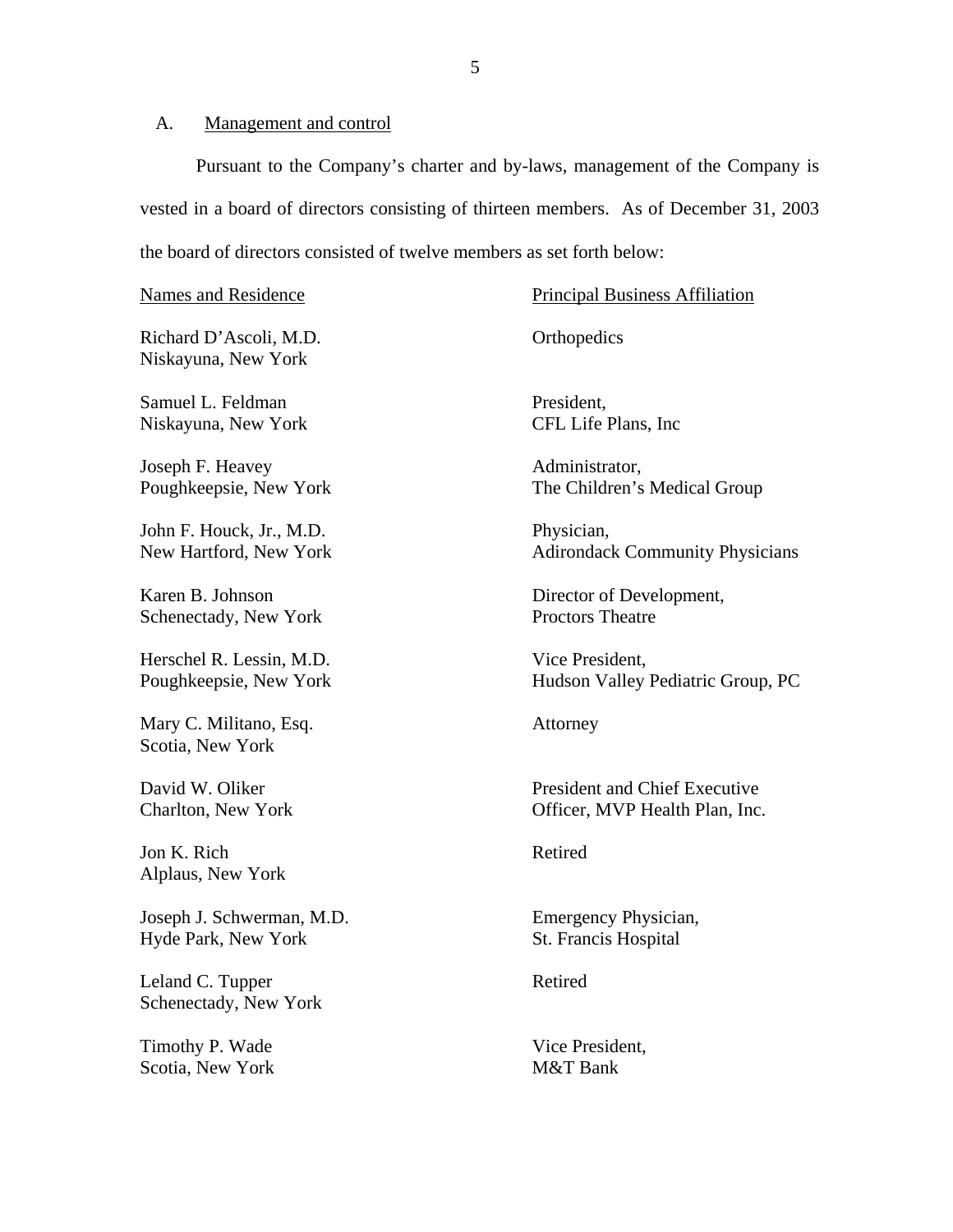The minutes of all meetings of the Board of Directors and committees thereof, held during the examination period were reviewed. During the examination period, board meetings were generally well attended; all directors attended at least half of the meetings they were eligible to attend. However, the board of directors of MVPHIC did not meet in calendar year 2003

It is recommended that the board of directors be-pro-active and meet at least once a year in order to exercise control and manage the affairs of the Company.

### Shareholders meetings

Article III Section 1 of the by-laws of MVP Health Insurance Company states, in

part,

"… The annual meeting of the shareholders of the Company shall be held on the second Monday of December of each year, at an hour to be named in the notice of waiver of notice of the meeting for the election of Directors and for the transaction of such business as may properly come before the meeting. If the date of the annual meeting falls upon a legal holiday, the meeting shall be held on the next succeeding business day. The meeting shall be held at such place, either within or without the State of New York, as the Board of directors shall be determined. In the event the Board of directors does not determine otherwise, the annual meeting of shareholders shall be held at the office of the Company in Schenectady, New York…"

The Company failed to hold the annual meeting of the shareholders as required by

Article III, Section 1 of its by-laws.

It is recommended that the Company's shareholders hold annual meetings as

required by Article III, Section 1 of its by-laws.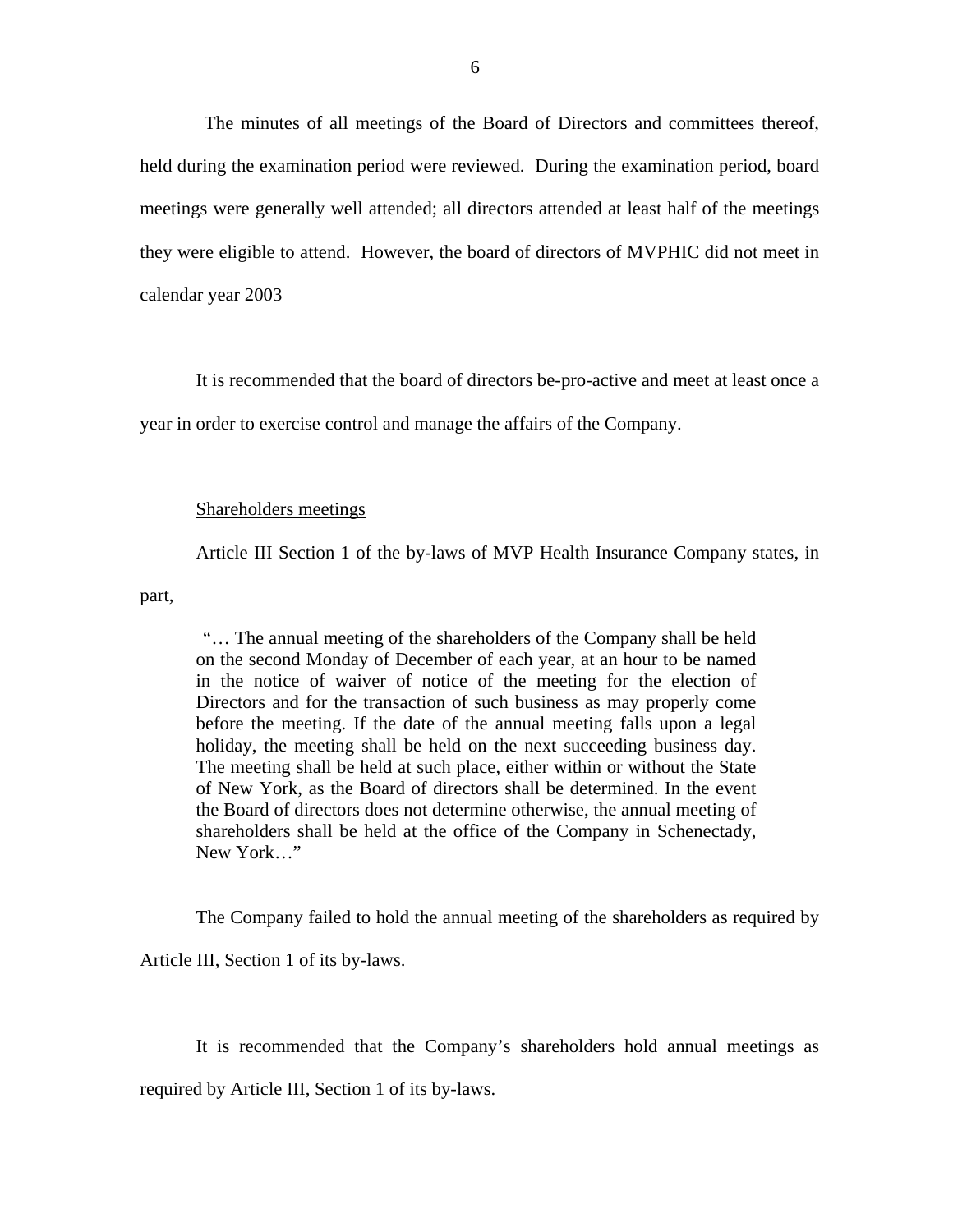<span id="page-9-0"></span>The principal officers of the Company as of December 31, 2003 were as follows:

| Name                   | Title     |
|------------------------|-----------|
| David Oliker           | President |
| Denise V. Gonick, Esq. | Secretary |
| David Field            | Treasurer |

# B. Territory and plan of operation

The Company is authorized to write accident and health insurance business in the State of New York starting in 2001 and the State of Vermont in 2002.

Based on the line of business for which the Company is licensed, the Company is required to have initial surplus of \$450,000 and maintain a minimum surplus of \$300,000 pursuant to Article 42 of the New York Insurance Law. In addition, the Company entered into a commitment with the New York Insurance Department upon licensing, to maintain a ratio of not more than 4:1 of net premium to capital and surplus.

The Company reported itself insolvent in the amount of \$515,481 per its December 31, 2003 filed annual statement. As a result of this examination, the Company was insolvent in the amount of \$3,736,937 and the Company's minimum surplus was impaired in the amount of \$4,036,937 as of December 31, 2003.

Subsequent to the examination date, in March, 2004, with the approval of the Superintendent of Insurance, the Company received \$18,000,000 of additional surplus in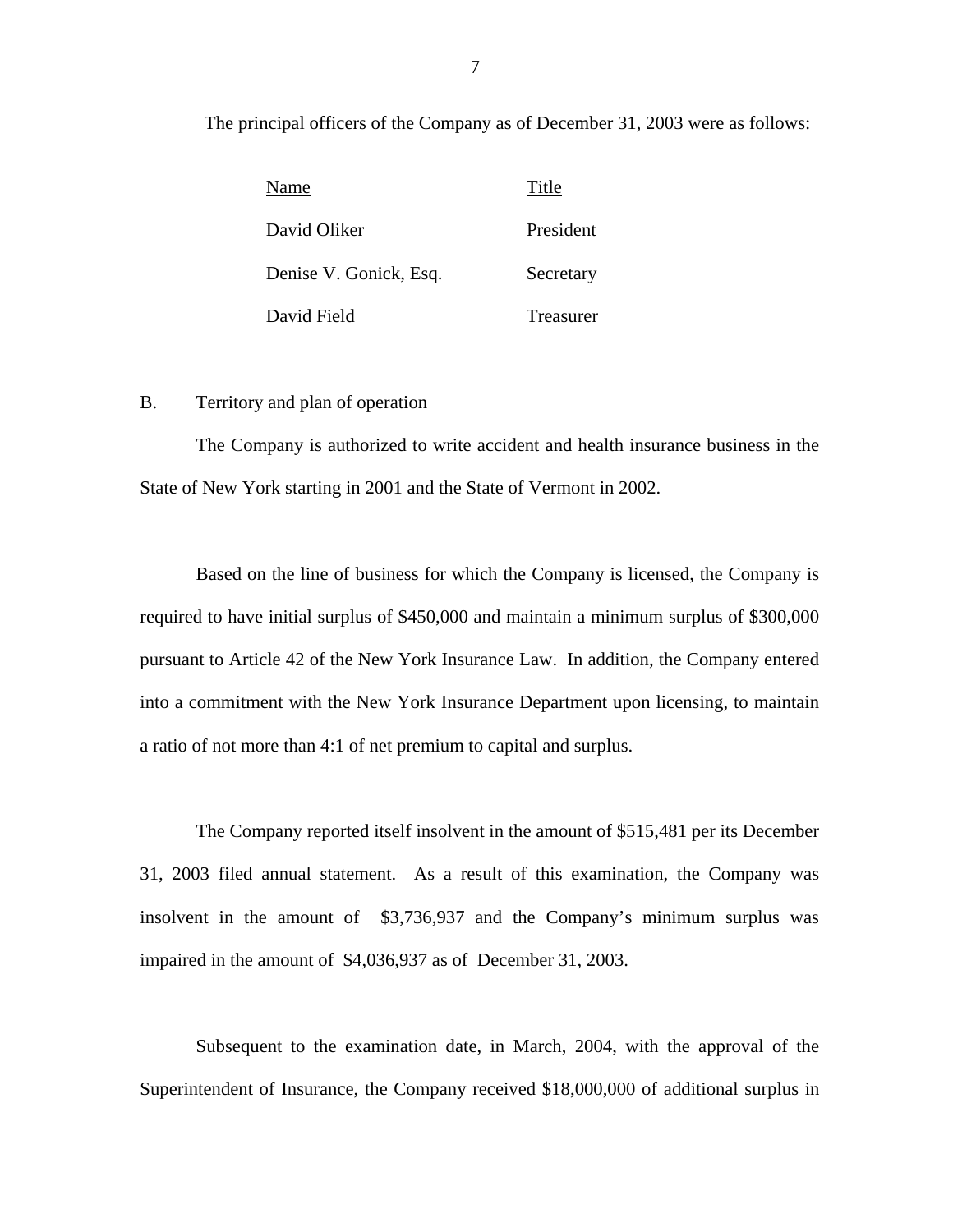the form of a loan from its ultimate parent, MVP Health Plan, Inc., pursuant to Section 1307 of the New York Insurance Law. Such Section 1307 loan eliminated the Company's insolvency and minimum surplus impairment as of March 31, 2004. The repayment of the Section 1307 loan and the accumulated accrued interest shall only be paid out of future free and divisible surplus of the Company and will be subject to the prior approval of the Superintendent.

The Company offers a variety of insurance products, such as a preferred provider option (PPO), an exclusive provider option (EPO), a point of service option (POS) and a traditional indemnity insurance product.

The mainstay of the Company's business is employer groups in both private and public sectors. The Company enrollment (rounded to nearest thousand) for each year under examination by product type was as follows:

|            | 2001  | 2002   | 2003   |
|------------|-------|--------|--------|
| <b>PPO</b> | $-()$ | 6,000  | 27,000 |
| <b>POS</b> | 5,000 | 34,000 | 36,000 |
| Total      | 5,000 | 40,000 | 63,000 |

The written premium (rounded ) for each year under examination was as follows:

|          | 2001      | 2002         | 2003         |
|----------|-----------|--------------|--------------|
| New York | \$158,000 | \$12,530,000 | \$54,598,000 |
| Vermont  | $-()$     | $-()$        | 9,176,000    |
| Total    | \$158,000 | \$12,530,000 | \$63,774,000 |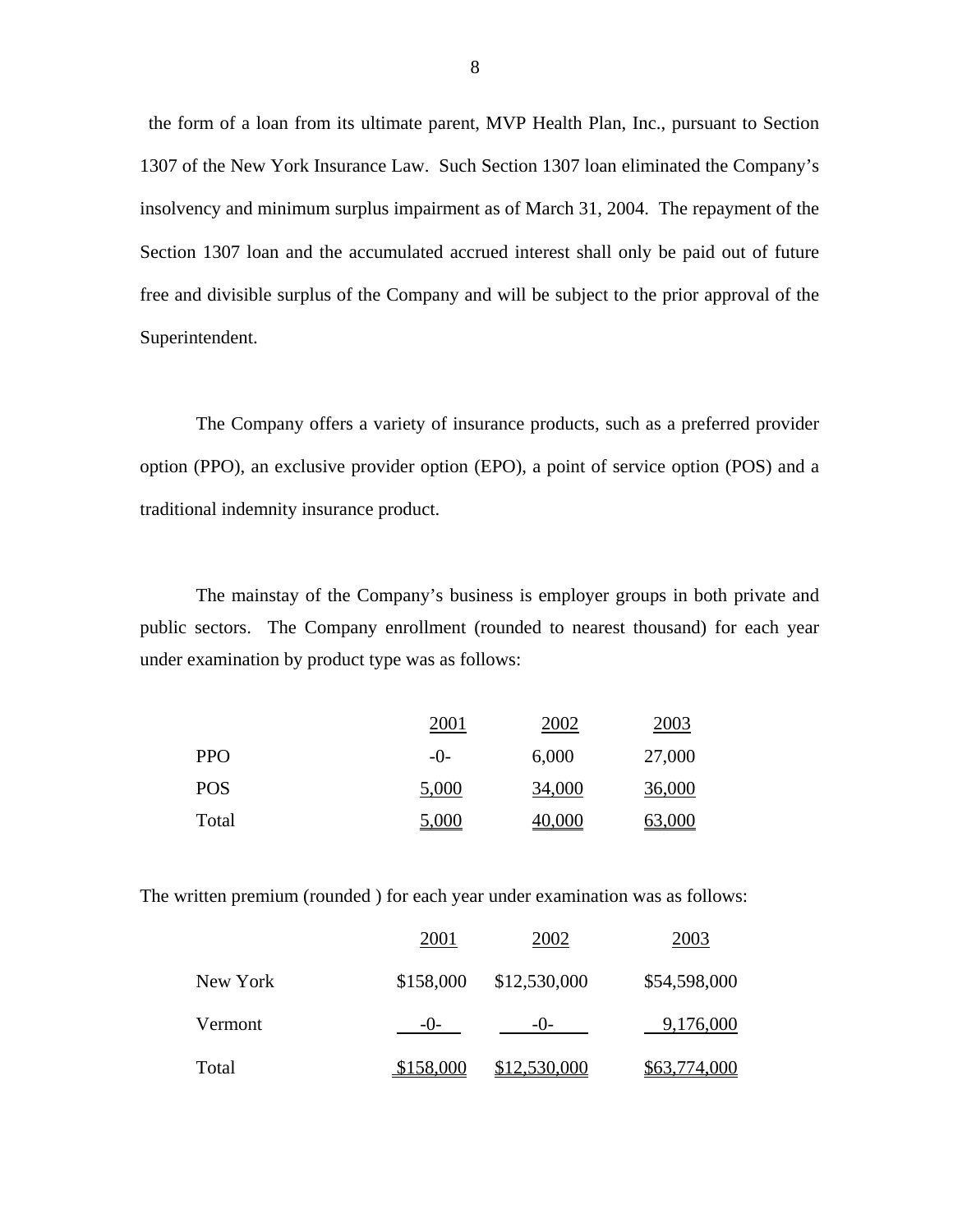<span id="page-11-0"></span>During the examination period, the Company solicited business as a direct writer through the Company's own in-house licensed agents. Also, the Company utilized the services of licensed brokers, for the production of business.

# C. Reinsurance

For the period January 1, 2003 through December 31, 2003 MVPHIC had a reinsurance agreement in place with General Reinsurance Corporation, a New York State licensee. The covered services ceded under the agreement were medical services for individual and group accident and health policies. The Company's reinsurance premium rate is \$3.60 per member per month, subject to a minimum reinsurance premium of \$200,000 for the contract year. The reinsurance agreement contained all the required standard clauses, including the insolvency clause required by Section 1308 of the New York Insurance Law. The reinsurance limits of liability are 90% of \$1,900,000 of net loss for each member for each contract year.

The Company is subject to a retention that includes a deductible of \$100,000 per member per contract year, a coinsurance of 10% of net loss in excess of the deductible and any amounts in excess of the reinsurance limits of liability. General Reinsurance Corporation will pay to MVPHIC 90% of the amount of net loss in excess of the deductible subject to the reinsurance limits of liability.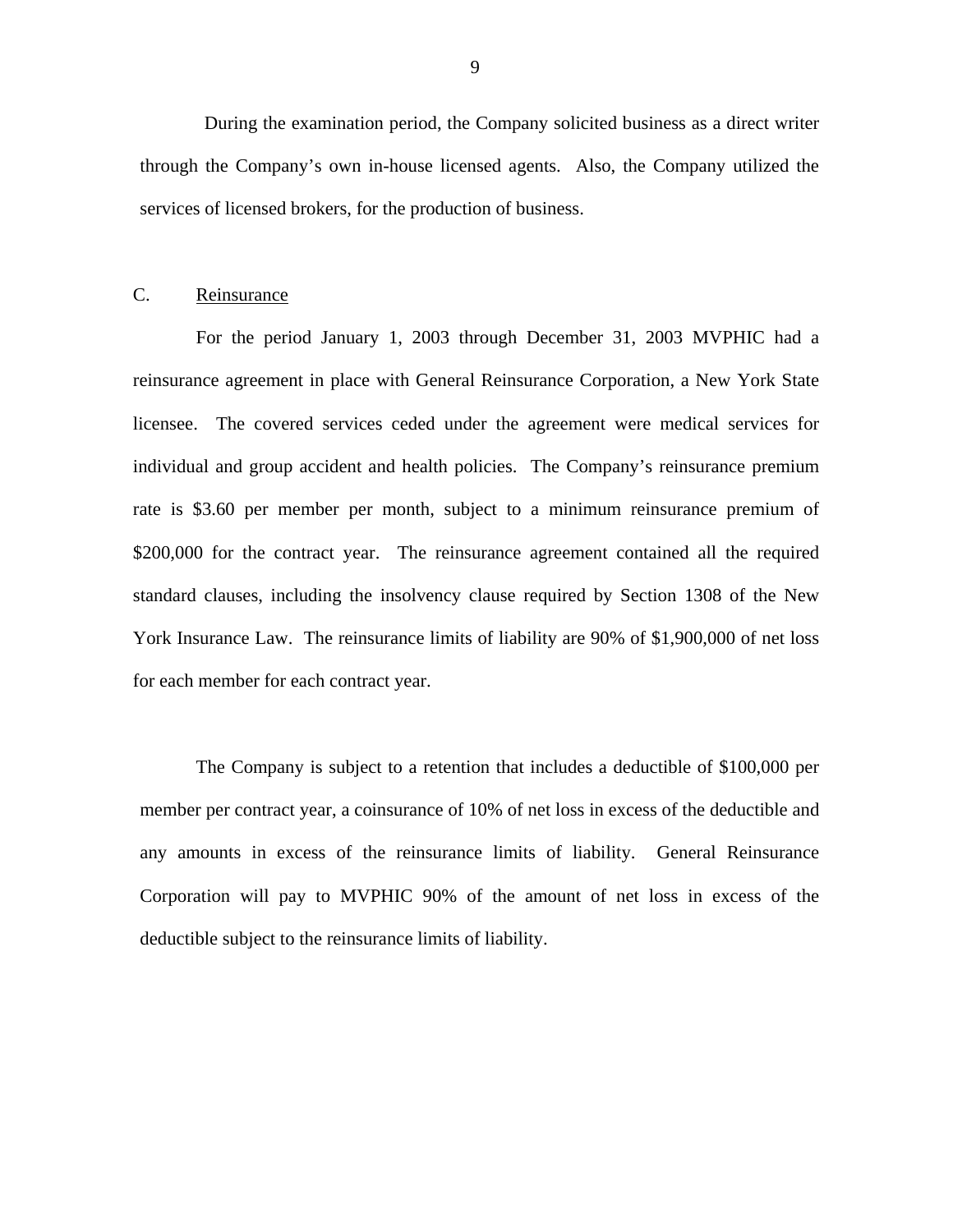# D. Holding company system

The following chart depicts the Company in relationship to its affiliates within the holding company system. The percentages included in the chart indicate percentage of ownership



The Company has no employees. Therefore, it entered into an administrative service agreement with its affiliate MVP Service Corporation. (MVPSC), wherein various services are provided to the Company by MVPSC, including, but not limited to financial,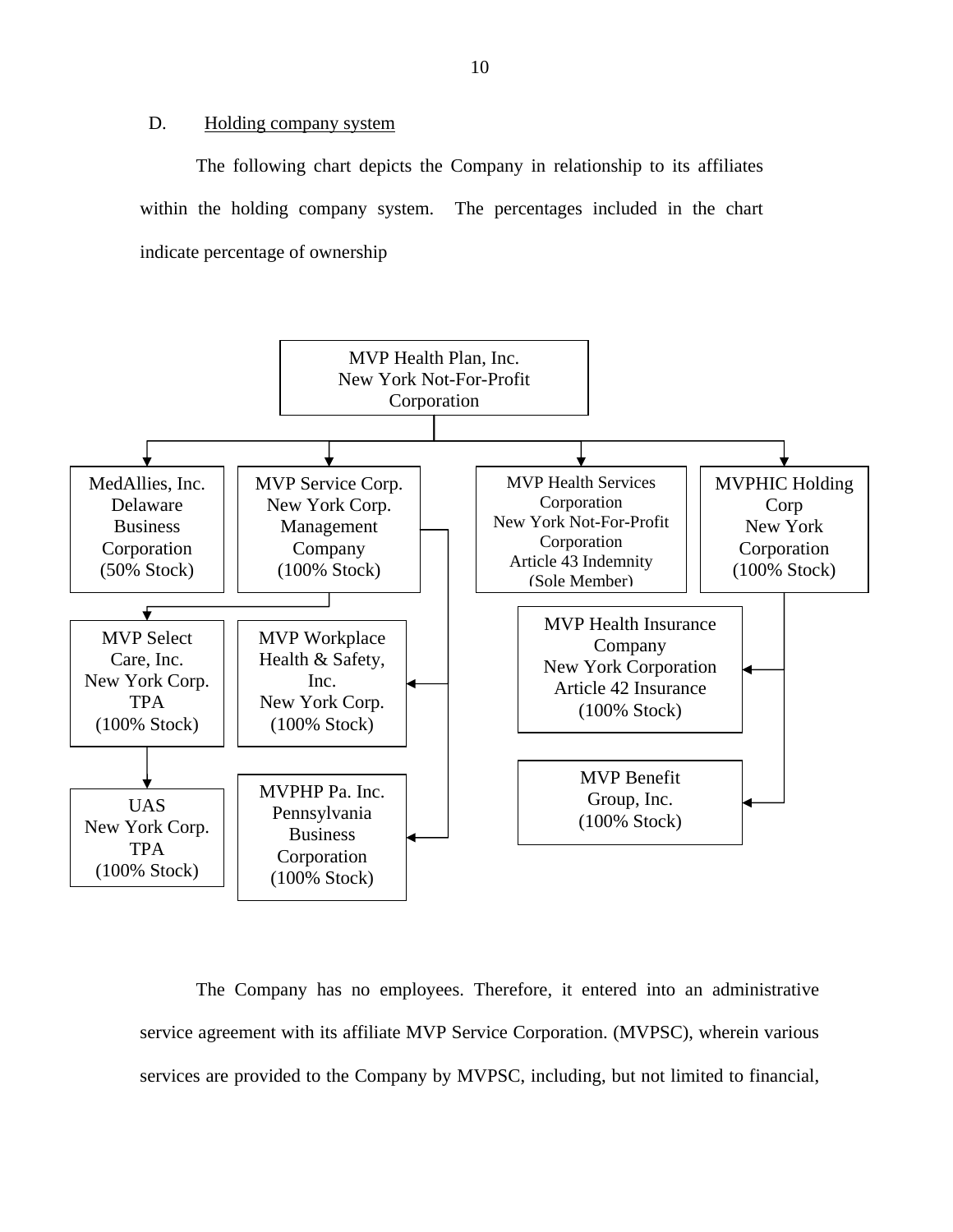legal, internal operations, management information systems, marketing, consultation, utilization review services, claims administration, developing, revising and refining new health care service products, systems, policies and overall administration.

In addition, the billing for the Company's portion of the premium is billed along with MVP Health Plan, Inc.'s (MVPHP) portion of the premium and both amounts are collected by MVPHP. The following month, the premiums collected by MVPHP on behalf of the Company are transferred from MVPHP to the Company.

It is recommended that the Company revise its administrative service agreement to reflect the current premium billing arrangement between MVP Health Plan, Inc. (MVPHP), and the Company. Furthermore, the Company should submit its revised agreement to the New York Insurance Department pursuant to Sections 1504(a) and 1505(d) .of the New York State Insurance Law.

#### MVP Health Plan, Inc.

MVP Health Plan, Inc. (MVPHP) was incorporated on July 30, 1982, pursuant to Section 402 of the Not-for-Profit Corporation Law. MVPHP is a Type B Corporation under Section 201 of the Not-for-Profit Corporation Law. MVPHP was licensed as a Health Maintenance Organization (HMO) pursuant to Article 44 of the Public Health Law of the State of New York and obtained its certificate of authority to operate as an individual practice association (IPA) model HMO effective June 1, 1983.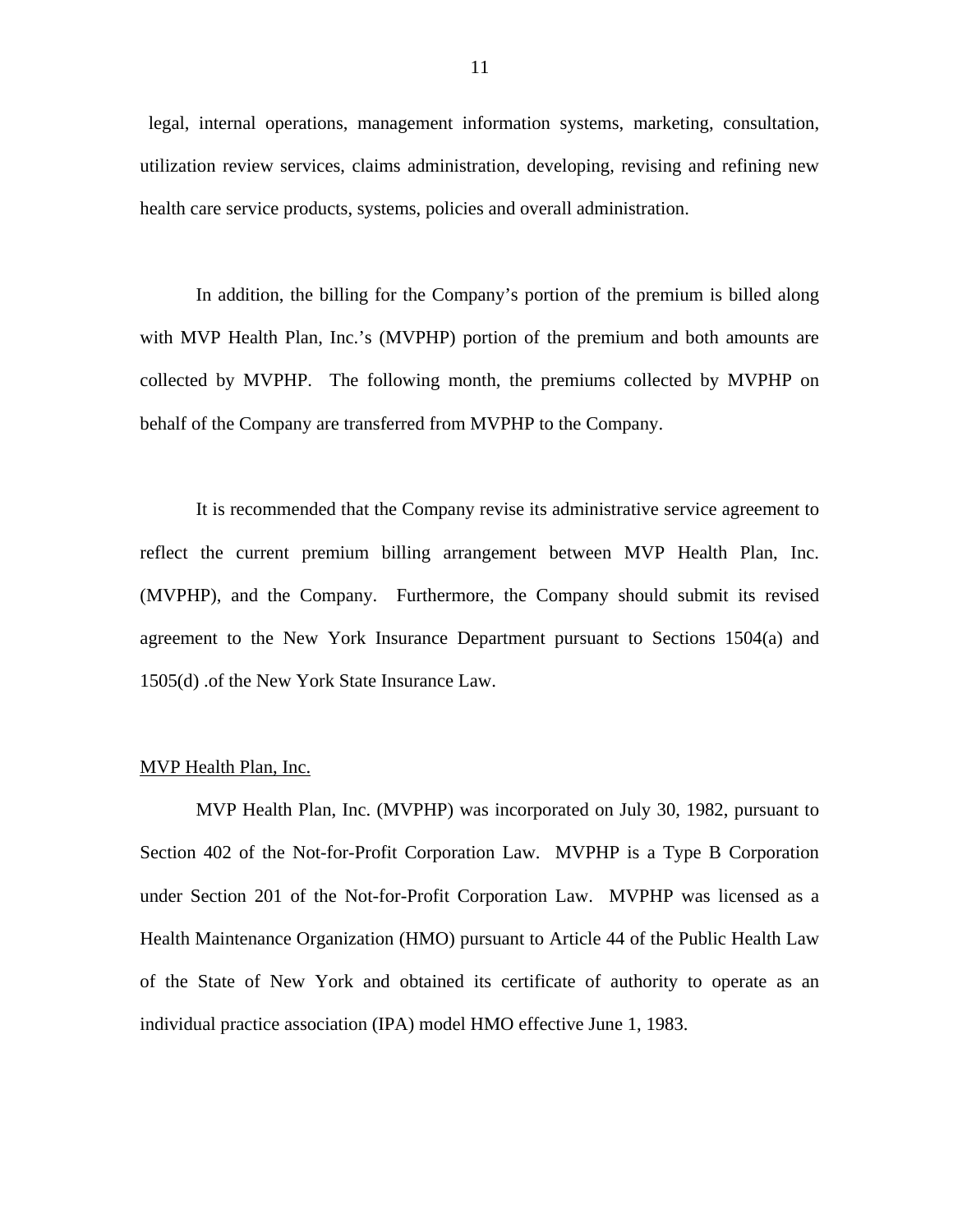MedAllies, Inc.

MedAllies, Inc. was incorporated on February 2, 2001 as a Delaware Business Corporation. It is a joint venture with Taconic IPA. MVP Health Plan, Inc. owns 50% of the stock of MedAllies, Inc. The purpose of the joint venture was to integrate clinical labs and payors to improve care on the provider side. It is a start-up and has not earned any profit yet.

#### MVP Service Corporation

MVP Service Corporation (MVPSC) was incorporated in 1990 as a New York Corporation that performs management services for the corporations affiliated with it (the Company, MVPHP, MVPHICHC, MVPHSC, and MVP Select Care). MVP Health Plan, Inc. owns 100% of the stock of MVPSC.

MVP Service Corporation also holds 100% of the stock of MVP Select Care, Inc. a New York Corporation that is a Third Party Administrator (TPA), 100% of the stock of MVPHP Pa, Inc. a Pennsylvania Business Corporation (incorporated May 1, 1996), and 100% of the stock of MVP Workplace Health & Safety, Inc., a New York corporation. (incorporated August 4, 1994 as MVP Corporatecare, Inc.; renamed on September 13, 1996 to MVP Workplace Health and Safety, Inc.).

In addition, MVP Service Corporation owns 50% of Comprehensive Health Solutions, Inc. (CHS) and CHS Pharmacy, Inc. (CHS Rx). These entities are accounted for on the equity method. CHS was formed to perform management services for an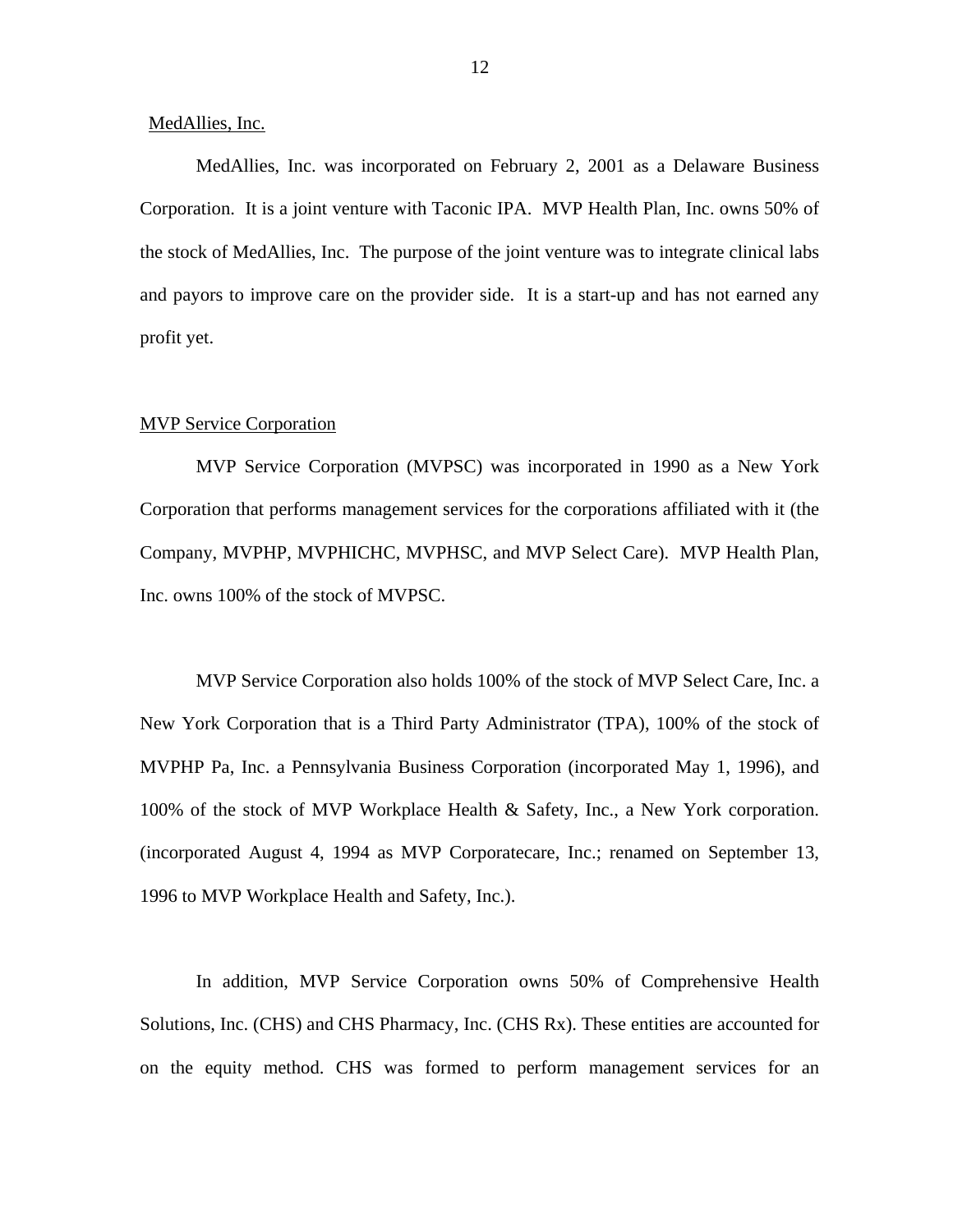ambulatory infusion center. CHS Rx was formed to provide pharmaceutical supplies to the ambulatory infusion center.

#### MVP Select Care, Inc.

MVP Select Care, Inc. (Select Care) is a for-profit New York Corporation whollyowned by MVP Service Corporation. Select Care was incorporated in 1987 to provide administrative services to companies that self insure health care benefits.

MVP Select Care, Inc. owns 100% of Upstate Administrative Services (UAS) a New York Corporation licensed as a TPA. UAS business will be fully integrated into Select Care to obtain administrative efficiencies.

On November 16, 1992, Select Care entered into an administrative agreement with MVPSC whereby MVPSC provides for all the day-to-day operations of Select Care.

# MVP Workplace Health & Safety, Inc.

MVP Workplace Health & Safety, Inc. (MVPWHS) is a for-profit corporation wholly-owned by MVPSC. MVPWHS was incorporated in 1994 to provide occupational health services. It is in the process of being dissolved.

#### MVPHP Pa, Inc.

MVPHP Pa, Inc. was formed to hold stock of insurance companies/HMOs to be licensed in the Commonwealth of Pennsylvania. However, to date, this Company remains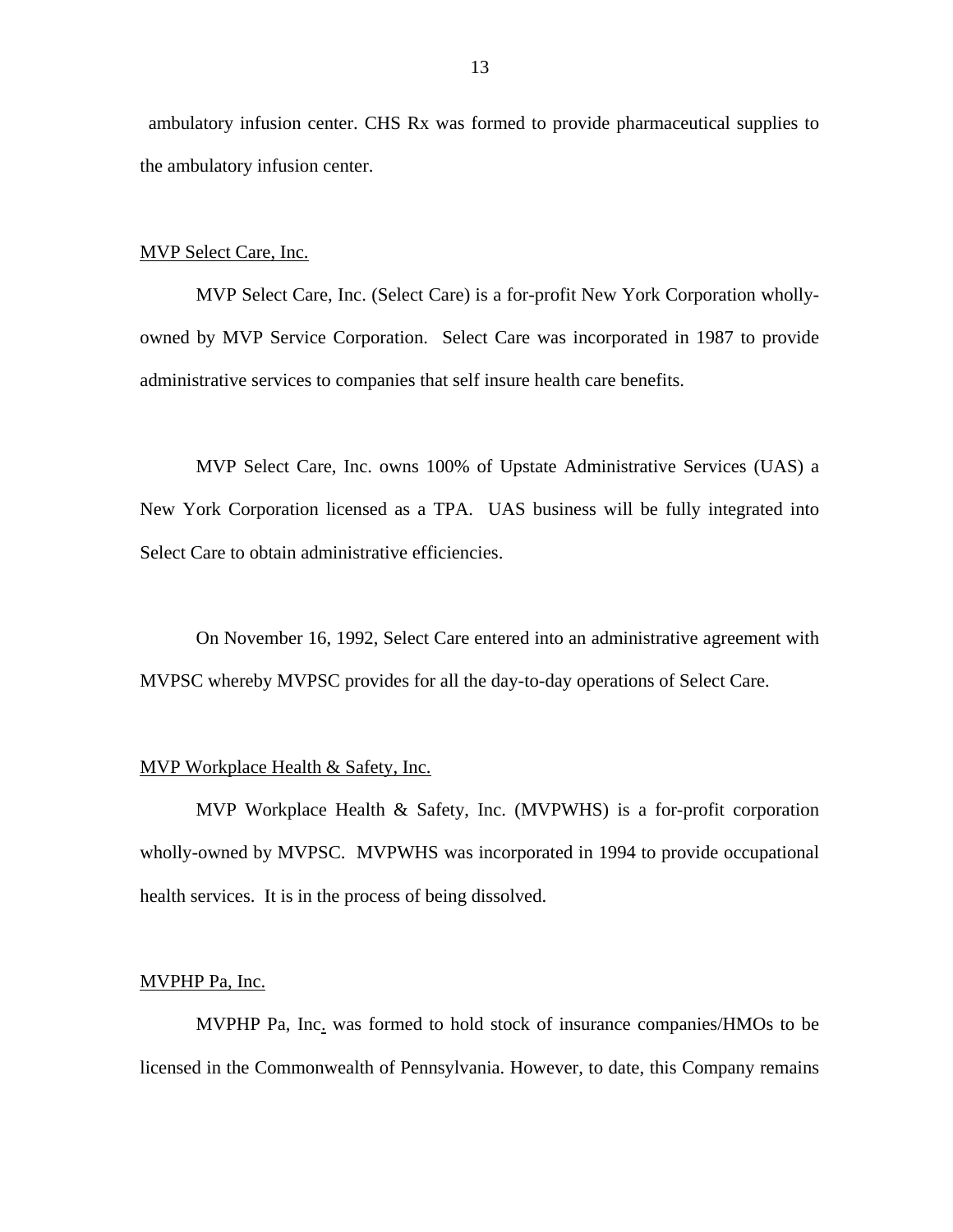dormant since licenses to write insurance business or conduct an HMO business in the Commonwealth of Pennsylvania were not pursued.

#### MVP Health Services Corporation

MVP Health Services Corporation (MVPHSC) is a not-for-profit corporation whose sole member is MVPHP. MVPHSC was incorporated on October 8, 1992 and is licensed under Article 43 of the New York Insurance Law. MVPHSC used to offer the out-of-network portion of point-of-service (POS) health insurance products. Currently, MVPHSC is being used to issue indemnity dental insurance products only.

# MVPHIC Holding Corp.

MVPHIC Holding Corp. was incorporated on November 22, 2000, pursuant to Section 402 of New York Business Corporation Law. It was specifically formed to hold the stock of MVP Health Insurance Company (MVPHIC). .MVPHIC Holding Corp. holds and controls 100% of the stock issued by MVPHIC. MVP Health Plan, Inc. in turn, owns and controls 100% of the stock of MVPHIC Holding Corp.

MVPHIC Holding Corp. currently has two licensing applications pending with the State of New Hampshire. One application is to form a domestic accident and health insurance company and the other application is to form a domestic HMO.

# MVP Benefit Group, Inc.

MVP Benefit Group, Inc. a New York Business Corporation was incorporated March 12, 2003. MVP Benefit Group, Inc. is licensed as an insurance agent pursuant to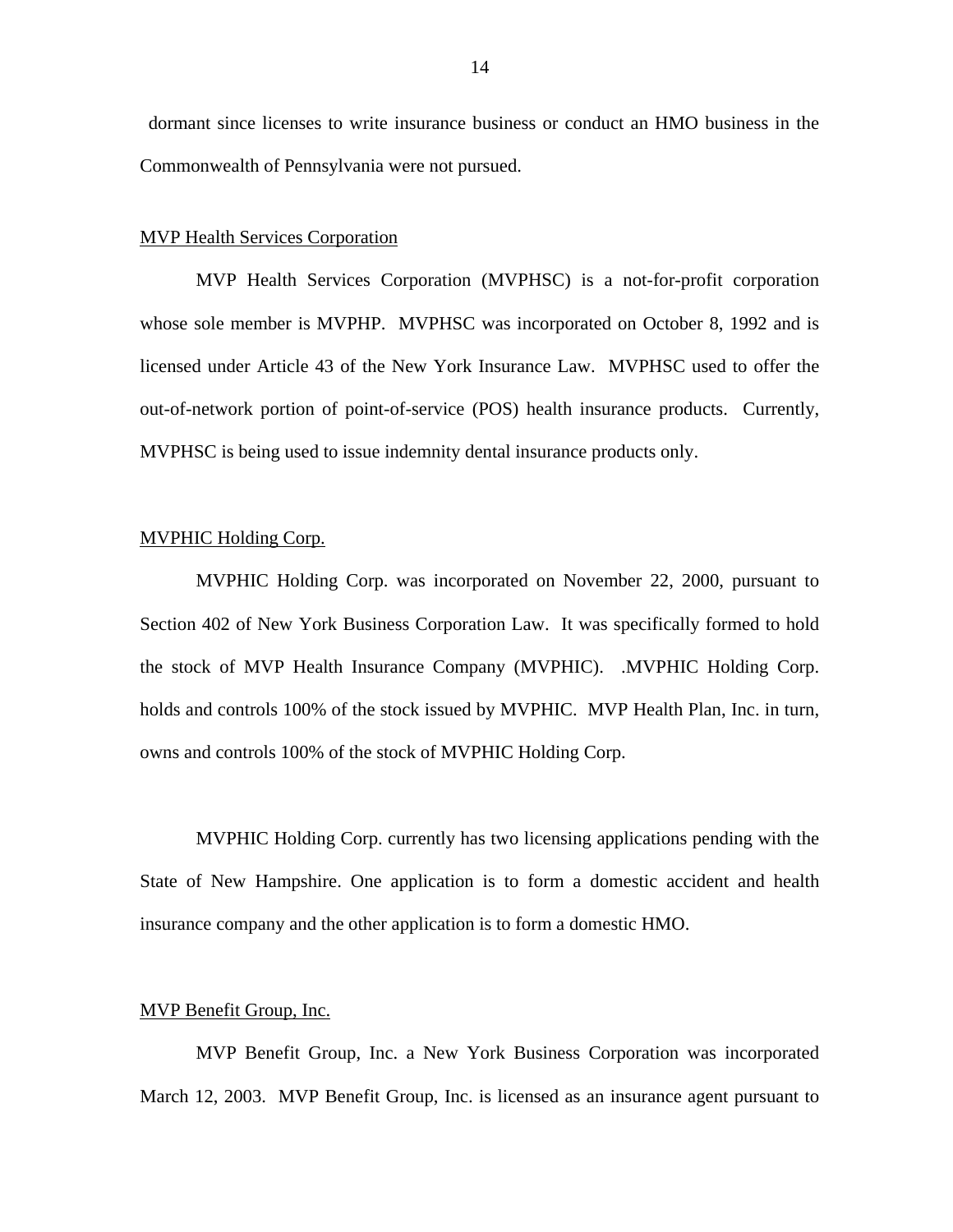Section 2103 of the New York Insurance Law and as an insurance agent and insurance broker in the State of Vermont. It was formed for the purpose of transacting a brokerage business for the stop loss insurance offered to MVP Select Care groups. All other affiliated entities have separate reinsurance policies that are not brokered through MVP Benefit Group, Inc. MVPHIC Holding Corp. owns 100% of the stock of MVP Benefit Group, Inc.

# E. Significant operating ratios

The following ratios have been computed as of December 31, 2003 based upon the results of this examination:

| Net premiums written (2003) to Surplus    | $-17$ to 1   |
|-------------------------------------------|--------------|
| Uncollected premiums to Surplus           | $-1.27$ to 1 |
| Cash and invested assets to Unpaid claims | 54.0%        |
| Surplus to Unpaid claims                  | $-35.0\%$    |

The above ratios fall outside the NAIC benchmarks.

The underwriting ratios presented below are on an earned-incurred basis and encompass the thirty-four (34) month period covered by this examination.

|                                 | <b>Amounts</b> | Ratios     |
|---------------------------------|----------------|------------|
| Claims                          | \$73,019,508   | 96.7%      |
| Claims adjustment expenses      | 3,065,646      | 4.0%       |
| General administrative expenses | 8,428,224      | 11.2%      |
| Net underwriting loss           | (9,002,348)    | $(11.9)\%$ |
| Premium earned                  |                | 0.0%       |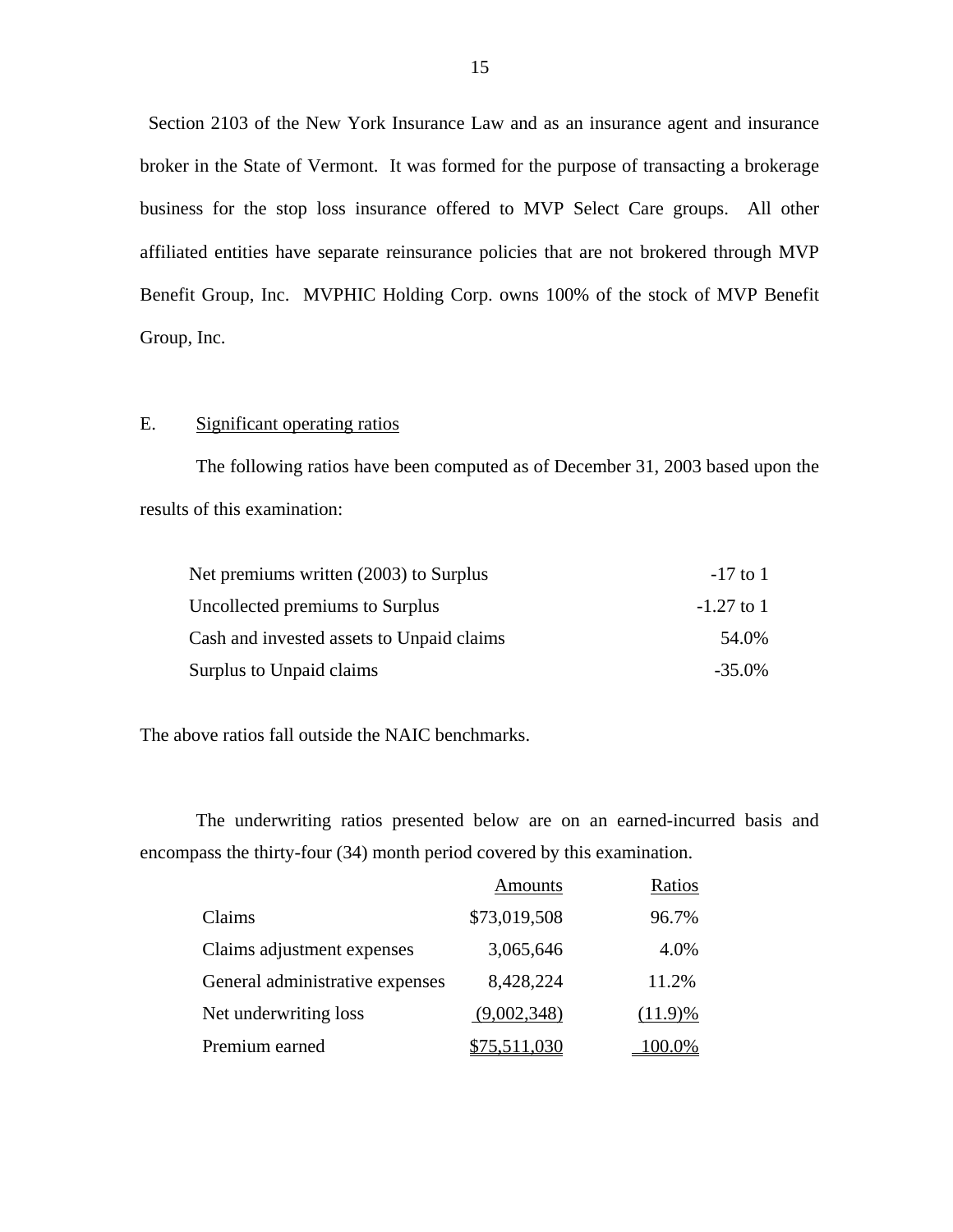<span id="page-18-0"></span>F. Allocation of expenses

(a) The expense group "Claim Adjustment Expense" (CAE), reported in Underwriting and Investment Exhibit, "Part 3-Analysis of Expense" schedule of the Company filed December 31, 2003 annual statement, was calculated by applying a flat percentage to all expense categories. The Company was unable to provide the examiners with any supporting documentation or the rationale of the use of this flat percentage.

The examiners used New York State Insurance Department Regulations 30 (11NYCRR 20) and 33 (11 NYCRR 91) as guidelines, allocating the expenses to expense categories based on the guidelines provided within those regulations. The examiners calculated incurred expenses attributable to the CAE category at \$2,285,640 compared with \$447,850 reported by the Company.

The Company's understatement of its CAE expense allocation resulted in the following:

1. An examination increase in the Company's unpaid claim adjustment expense reserve to \$407,544 as of December 31, 2003. The Company's reported unpaid claims adjustment expense as of such date in the amount of \$208,495 was understated by \$199,049.

2. An increase of \$2,563,129 to claims adjustment expenses over the three year period under examination from the \$502,517 reported on MVPHIC annual statements to \$3,065,646 per this examination.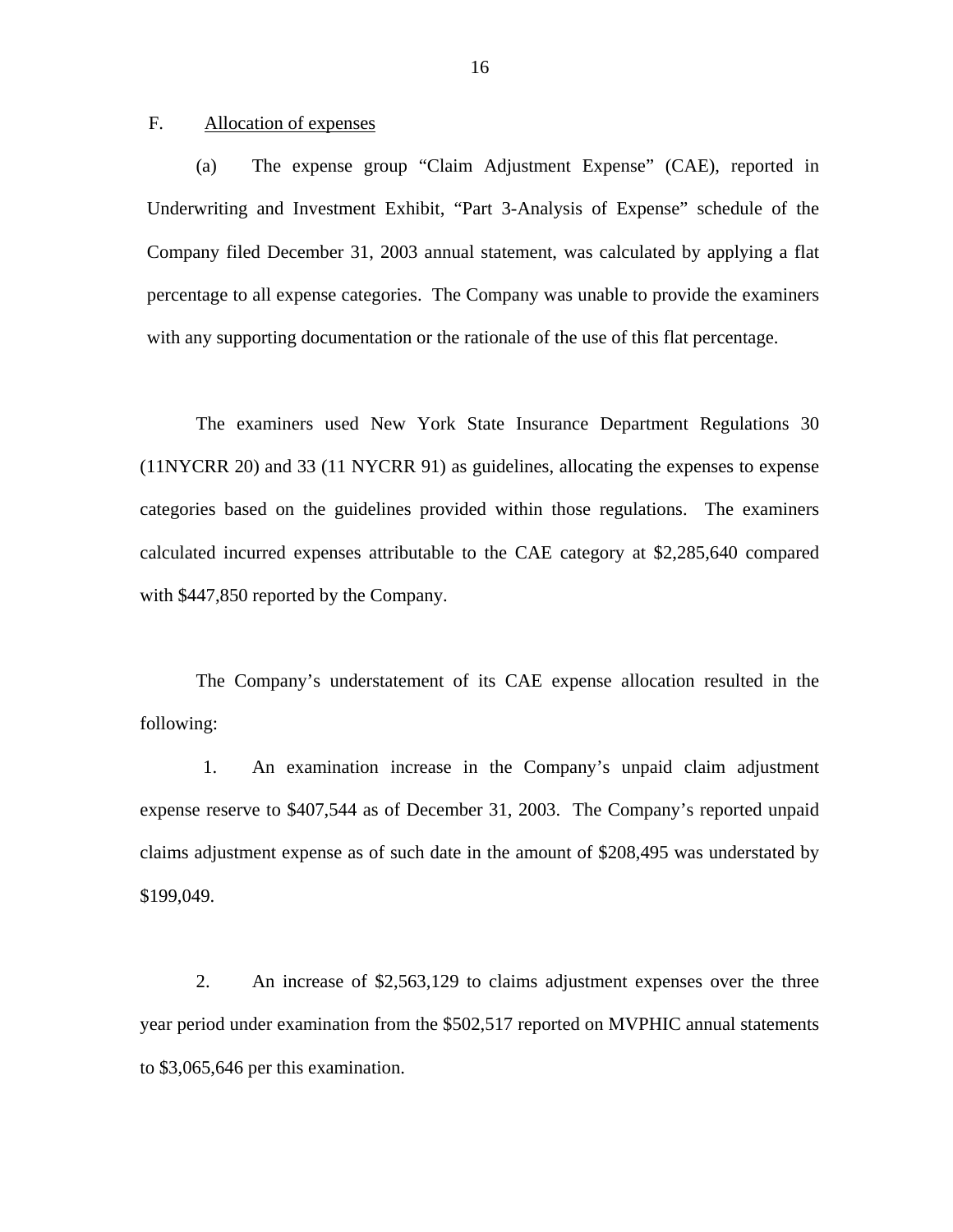3. A decrease in the Company's administrative expenses by \$2,364,080 from the \$10,792,304 reported on the Company's filed annual statements during the three year examination period to \$8,428,224, per this examination.

The difference between the increase of claims adjustment expenses and the decrease of administrative expenses is \$199,049 which represents the increase in unpaid claim adjustment expenses liability per this examination as of December 31, 2003.

It is recommended that the Company apply the guidelines in New York Insurance Department Regulations No. 30 (11NYCRR 20) and No. 33 (11NYCRR 91) to revise and update its expense allocation methodology in order to reflect an appropriate allocation among the three expense groupings (i.e. Claim adjustment expense, general and administrative expense and investment expense) on the Underwriting and Investment Exhibit, "Part 3-Analysis of Expense" schedule of the Company's annual statement.

(b) The expense classification, "Salaries, wages and other benefits", reported in the Company's filed 2003 annual statement, Underwriting and Investment Exhibit, "Part 3-Analysis of Expenses", was overstated, since MVPHP charged the Company for all types of allocated expenses under "Salaries, wages, and other benefits".

 not debiting its payment to MVPHP for all types of allocated expenses solely to salaries. It is recommended that the Company follow Regulation 33 (11 NYCRR 90), by

17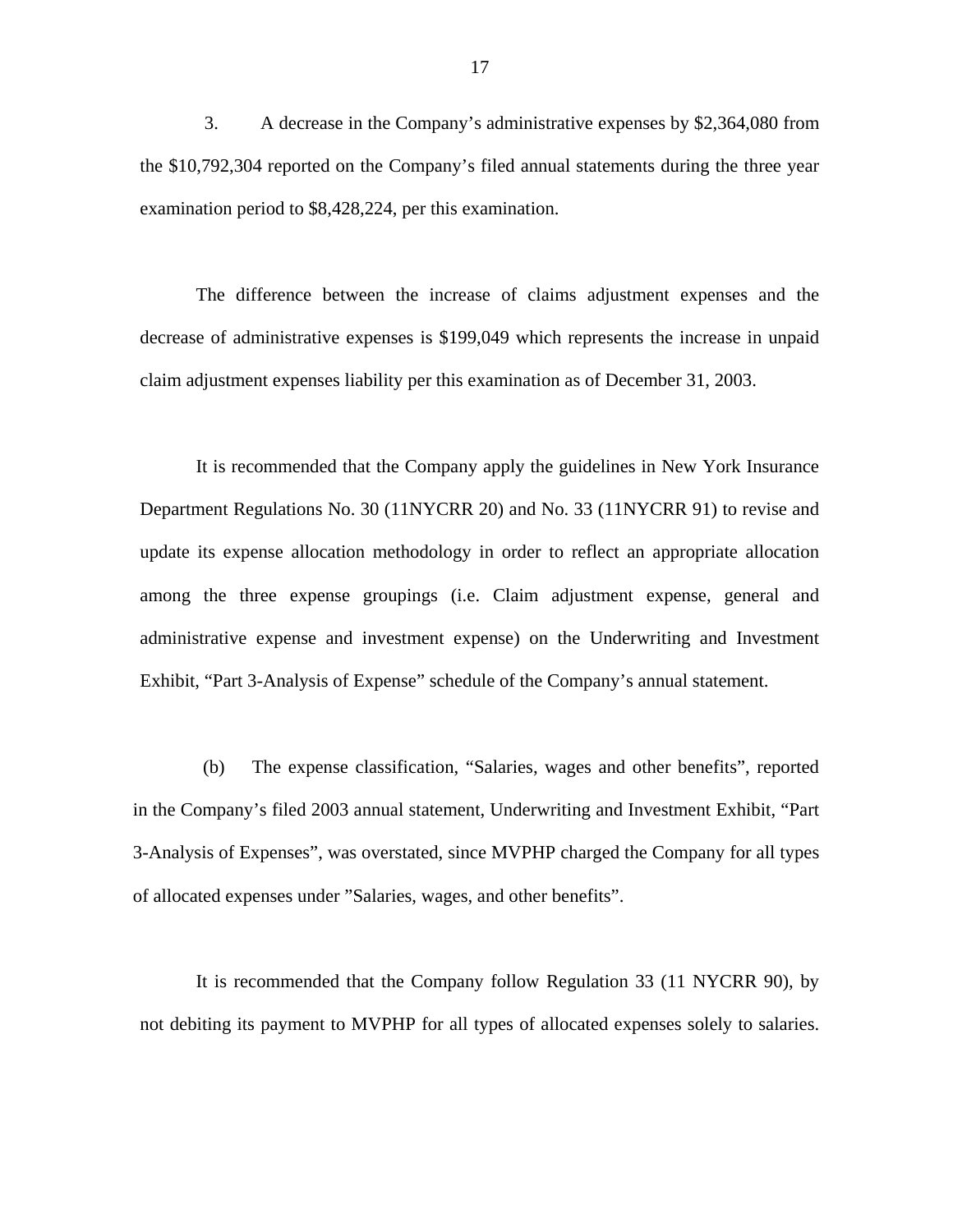It is recommended that such payments be allocated to all appropriate expense classifications.

(c) The Company reimburses MVPHP and MVPSC for its share of joint administrative expenses based upon 8.25% of its premiums written. The 8.25% was referred to as estimated administrative costs in the initial capitalization plan of the Company submitted to the New York State Insurance Department. However, thereafter the agreement between the Company and its affiliate stated the following:

> "…The Company (MVPSC) shall use an allocation method for shared expenses consistent with provisions of New York Regulation No. 33."

Part 91.4(f)(vii)(5) of New York Insurance Department Regulation No. 33 (11NYCRR 91) states, in part,

> "General indexes such as premium volume, number of policies, and insurance in force shall not be used as basis for distributing costs among major annual statement lines of business, except where the incidence of cost is closely related to such general indexes, or except where there is no more appropriate basis for measurement"

It is recommended that the Company comply with Part  $91.4(f)(vii)(5)$  of New York Insurance Department Regulation No. 33 (11 NYCRR 91) relative to reimbursement of its share of joint administrative expenses to MVPHSC as required by their administrative service agreement.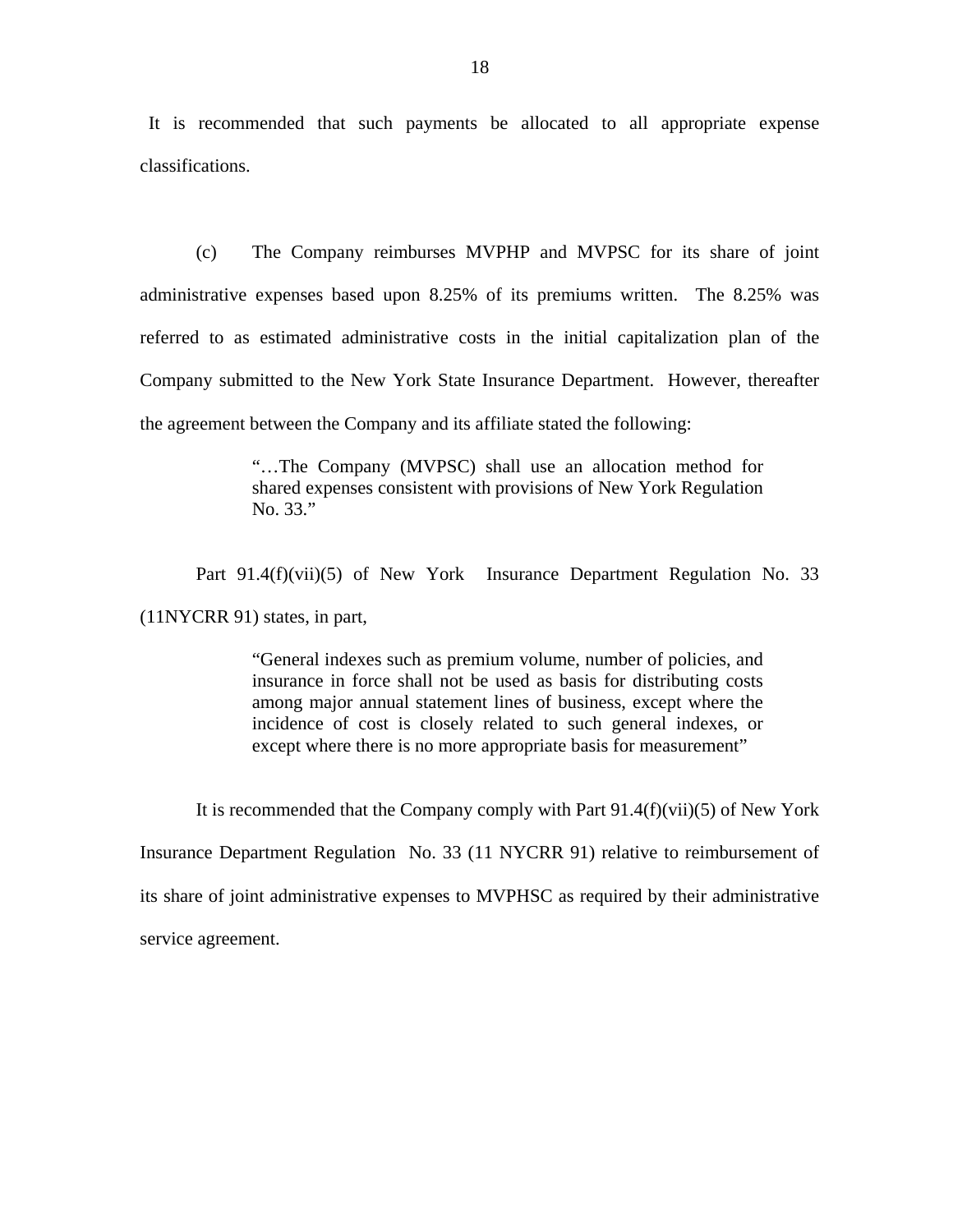<span id="page-21-0"></span>G. Cash

A review of the Company's cash policy, procedures and system control, with regard to its bank account reconciliations and un-cashed checks, revealed the following:

(1) There is no follow-up on outstanding checks that remained on the bank reconciliation, until deemed to be abandoned property.

It is recommended that the Company establish a follow-up procedure applicable to all checks which remain outstanding for six months from the date of issue.

(2) During the period under this examination, the Company, in several instances opened two bank accounts in relation to one general ledger account. The bank reconciliations of these accounts contained unidentified differences which were not fully investigated and reconciled in a timely manner.

It is recommended that the Company change its policy and open/reconcile one bank account instead of two associated with each general ledger account. Furthermore, it is recommended that the Company investigate any un-reconciled differences on bank reconciliations and correct them in a timely manner.

# H. Uncollected premiums

A review of the Company's procedures, in regard to uncollected premiums, revealed the following:

19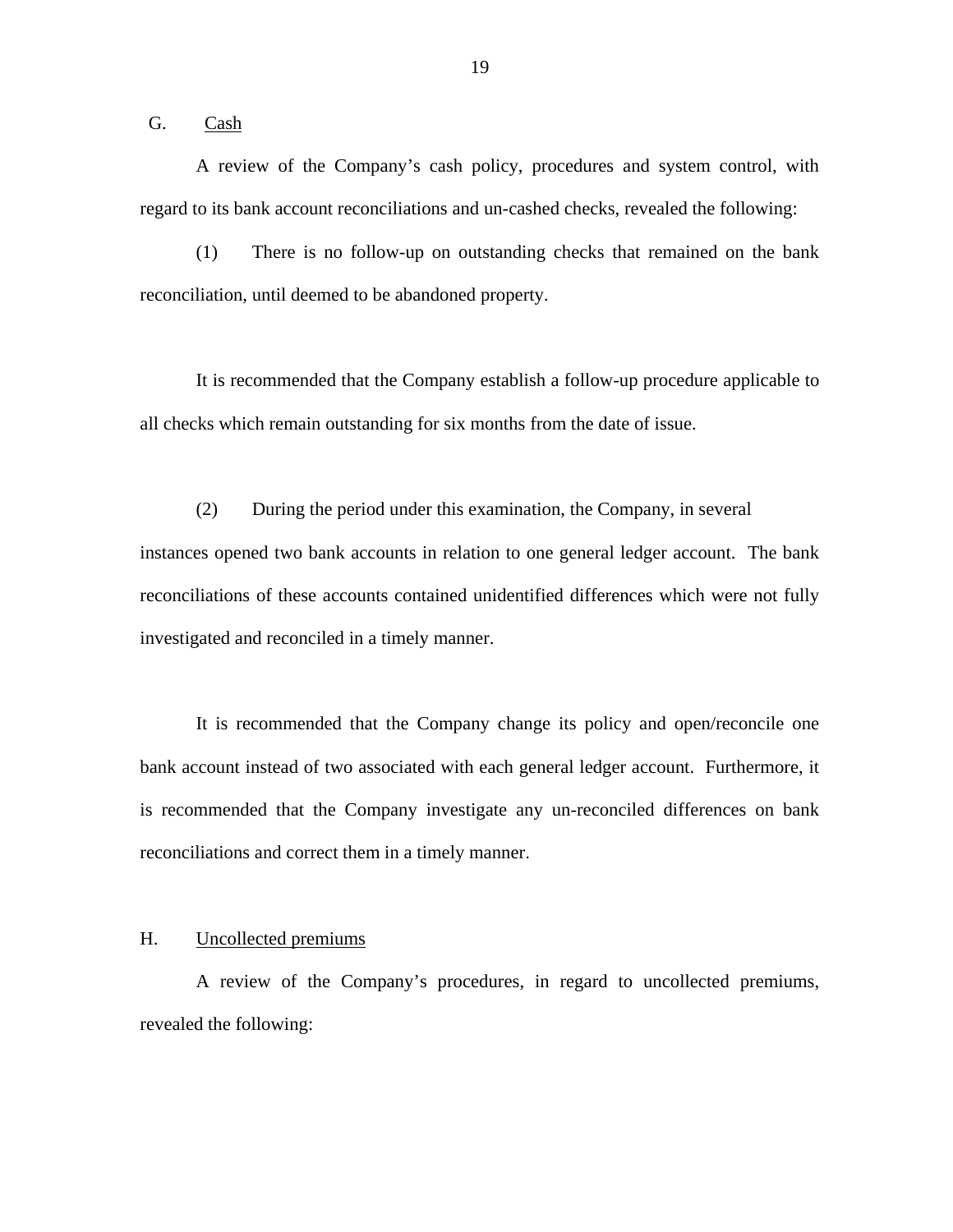(a) Statement of Statutory Accounting Principles (SSAP) No. 6 Paragraph 10 states, in part,

> "…any uncollectible receivable shall be written off and charged to income in the period the determination is made."

It is noted that the Company's practice is to charge the expense account of bad debt instead of charging the bad debt to income as required by SSAP No. 6.

It is recommended that Company comply with the requirement of SSAP No. 6 Paragraph 10 and charge bad debt to income.

(b) The Company reported on page 2 of its annual statements for all years during the examination period, premium receivables net of non-admitted amounts without showing the gross receivables. The annual statement instructions provide for the reporting of gross receivable, the non-admitted asset portion and the net admitted asset portion as per the following comparative chart:

|             | Admitted<br>Assets | Not-admitted<br>Assets | Net admitted<br>Assets |
|-------------|--------------------|------------------------|------------------------|
| Company     | \$5,360,548        | $-()$                  | \$5,360,548            |
| Examination | \$5,560,548        | \$822,407              | \$4,738,141            |

It is recommended that, in the future, the Company comply with the annual statement instructions and appropriately report its gross premium receivables and nonadmitted asset premium receivable on the annual statement.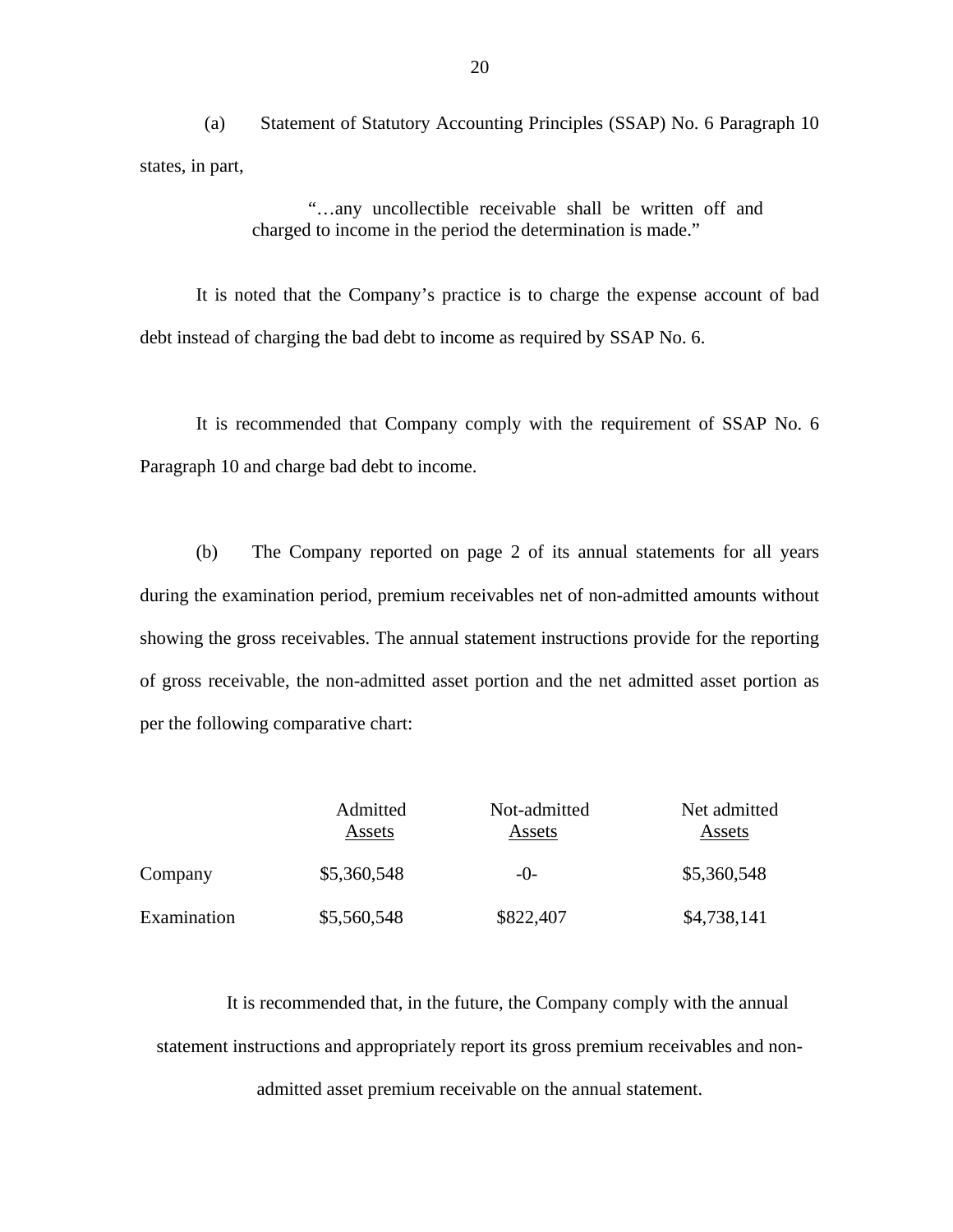# 4. FINANCIAL STATEMENTS

# A. Balance Sheet

The following shows the assets, liabilities and capital and surplus account as determined by this examination and as reported by the Company as of December 31, 2003.

|                                   |              | Examination   |                | <b>MVPHIC</b>  | <b>Surplus</b> |
|-----------------------------------|--------------|---------------|----------------|----------------|----------------|
|                                   |              | $Not-$        | Net-           | Net-           |                |
| <b>Assets</b>                     | Assets       | Admitted      | Admitted       | Admitted       | Increase       |
|                                   |              | <b>Assets</b> | <b>Asset</b>   | <b>Assets</b>  | (Decrease)     |
| <b>Bonds</b>                      | \$1,279,626  |               | \$1,279,626    | \$1,279,626    |                |
| Cash and short term investment    | 4,486,169    |               | 4,486,169      | 4,486,169      |                |
| Investment income due and accrued | 31,954       |               | 31,954         | 31,954         |                |
| Uncollected premium               | 5,360,548    | \$622,407     | 4,738,141      | 5,360,548      | $(\$622,407)$  |
| Reinsurance recoverable           | 1,635,741    |               | 1,635,741      | 1,635,741      |                |
| Federal income tax recoverable    | 1,134,422    |               | 1,134,422      | 1,134,422      |                |
| Net deferred tax asset            | 2,059,574    | 2,059,574     |                |                |                |
| Receivable from parent,           |              |               |                |                |                |
| subsidiaries and affiliates       | 7,170,174    |               | 7,170,174      | 7,170,174      |                |
| Prepaid expenses                  | 45,254       | 45,254        | $\overline{0}$ | $\overline{0}$ | $\theta$       |
| Total asset                       | \$23,203,462 | \$2,727,235   | \$20,476,227   | \$21,098,634   | $(\$622,407)$  |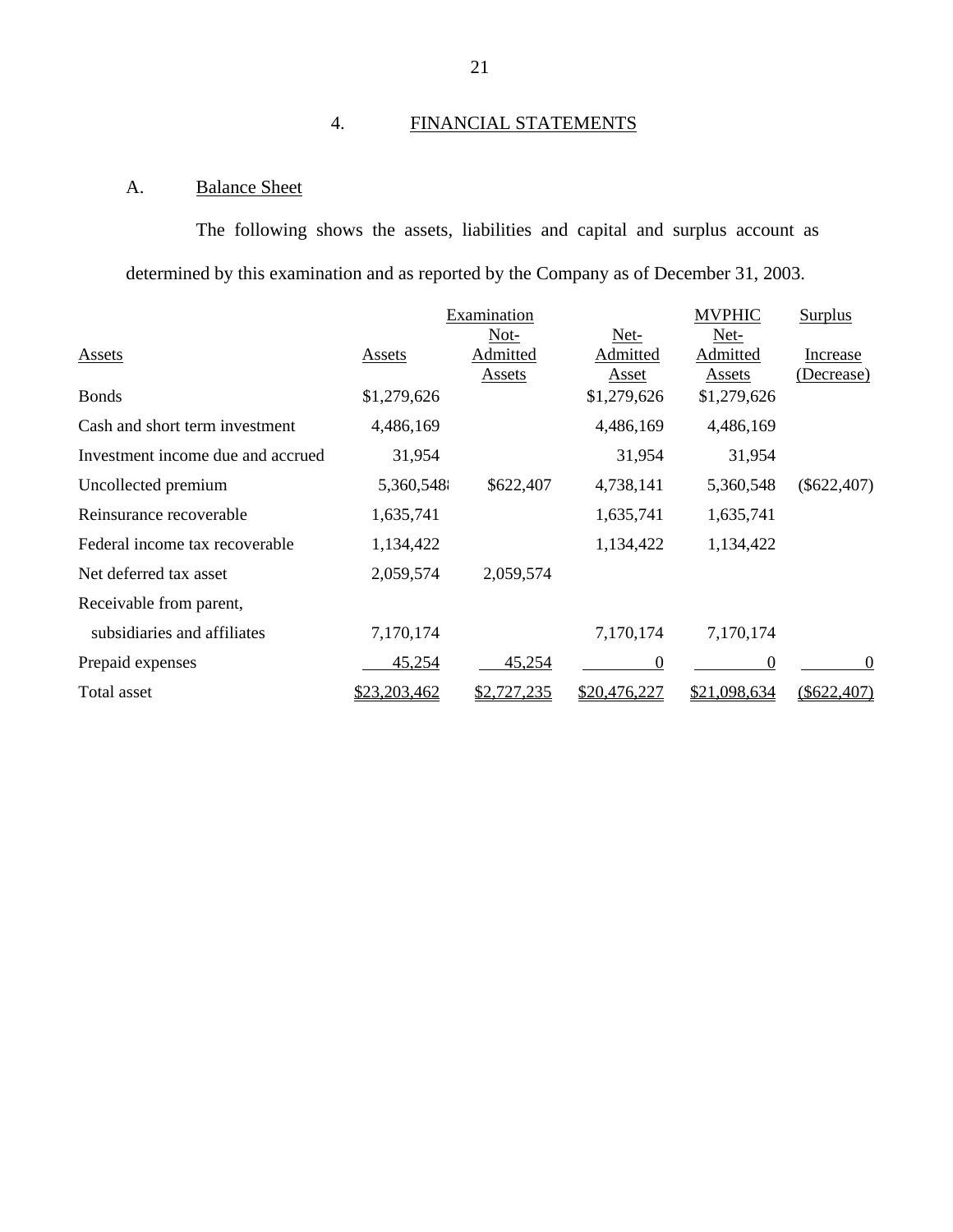|                                        |                 |               | Surplus                |
|----------------------------------------|-----------------|---------------|------------------------|
| Liabilities                            | Examination     | <b>MVPHIC</b> | Increase<br>(Decrease) |
| Claims unpaid                          | \$10,755,247    | \$8,355,247   | $(\$2,400,000)$        |
| Unpaid claims adjustment expenses      | 407,544         | 208,495       | (199,049)              |
| General expenses due and accrued       | 1,442,144       | 1,442,144     |                        |
| Amount due to parent, subsidiaries     |                 |               |                        |
| and affiliates                         | 11,608,229      | 11,608,229    | $\theta$               |
| <b>Total liabilities</b>               | \$24,213,164    | \$21,614,115  | (\$2,599,049)          |
| Capital and surplus                    |                 |               |                        |
| Common capital stock                   | \$2,000,000     | \$2,000,000   |                        |
| Gross paid in and contributed          |                 |               |                        |
| Surplus                                | 3,500,000       | 3,500,000     |                        |
| New York State statutory deposit       | 200,000         | 200,000       |                        |
| Unassigned funds (surplus)             | ( \$9,436,937)  | (6,215,481)   | (\$3,221,456)          |
| Total capital and surplus              | $(\$3,736,937)$ | $(\$515,481)$ | (\$3,221,456)          |
| Total liabilities, capital and surplus | \$20,476,227    | \$21,098,634  | $(\$622,407)$          |

As a result of this examination, the Company was insolvent in the amount of \$3,736,937 as of December 31, 2003 and its minimum surplus was impaired in the amount of \$4,036,937. Subsequent to the examination date, in March, 2004, with the approval of the Superintendent of Insurance, the Company received a Section 1307 of the New York Insurance Law loan in the amount of \$18,000,000 from its ultimate parent, MVP Health Plan, Inc., which eliminated the aforementioned insolvency and impairment. The repayment of the Section 1307 loan and accumulated interest shall only be paid out of future free and divisible surplus of the Company subject to the prior approval of the Superintendent of Insurance.

The Internal Revenue Service did not audit the tax returns filed by the Company during the period under this examination. The examiner is unaware of any potential exposure of the Company to any further tax assessment and no liability has been established.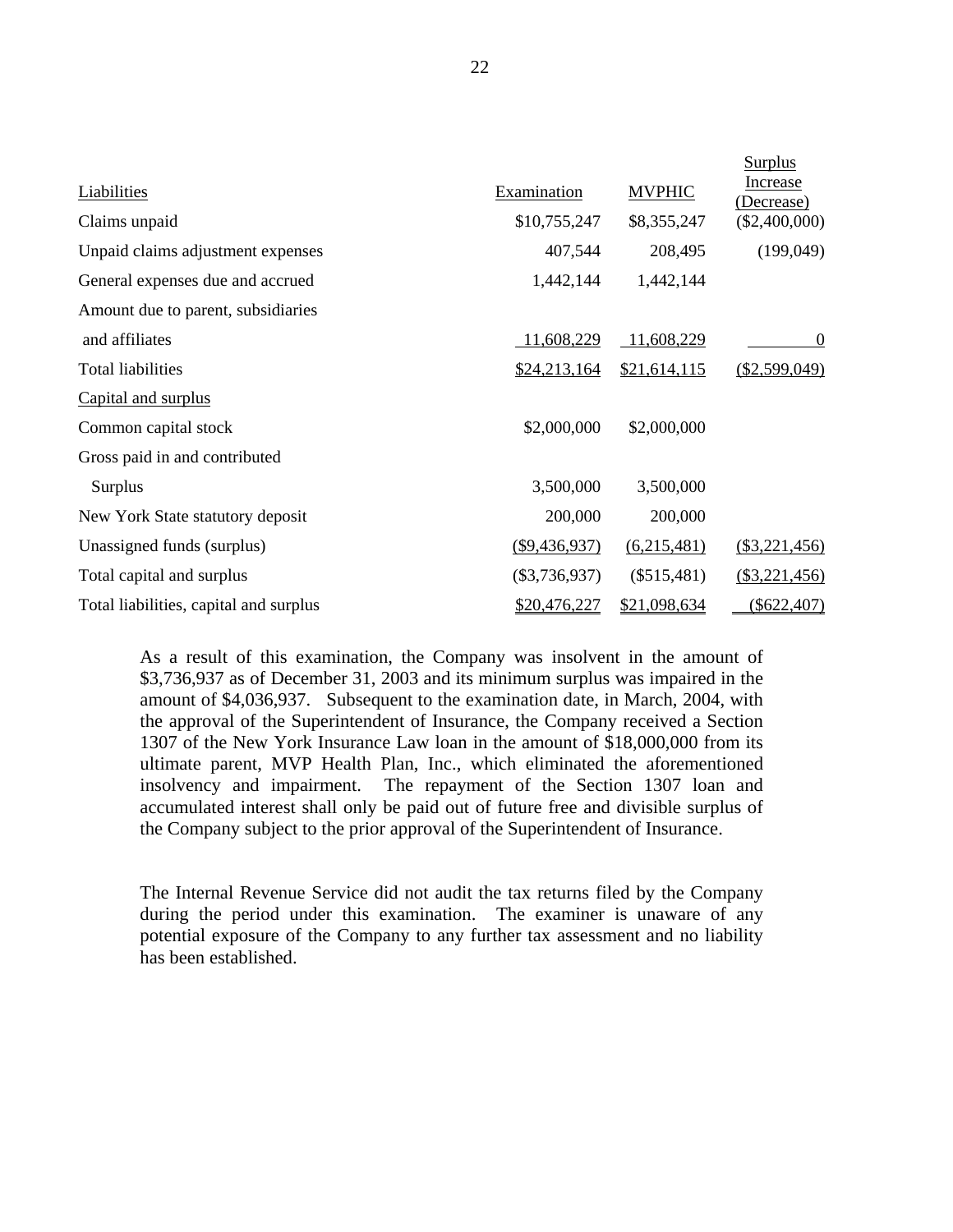B. Statement of revenue and expenses

Capital and surplus decreased by \$7,759,595 during the period under this examination, March 1, 2001 through December 31, 2003, detailed as follows:

# **Hospital and Medical** Administrative expenses Revenue Net premium income  $$75,511,030$ Expenses Hospital/medical benefits  $$60,646,054$ Other professional services 306,697 Emergency room and out of area 2,587,744 Prescription drugs 10,871,390 Demographic and SMC pool expense 235,647 Incentive pool 7,717 Less: Net reinsurance recoveries (1,635,741) Total hospital and medical \$73,019,508 Claim adjustment expenses \$3,065,646 General administrative expenses 8,428,224 Total administrative expenses  $$11,493,870$ Total underwriting deductions (84,513,378) Net underwriting loss (\$9,002,348) Net investment income earned \$199,745 Net realized capital loss (1,015) Net investment gains 198,730 Net loss before federal income taxes (\$8,803,618) Federal income taxes refund 1,785,344 Net loss  $\frac{1}{2}$  (7,018,274)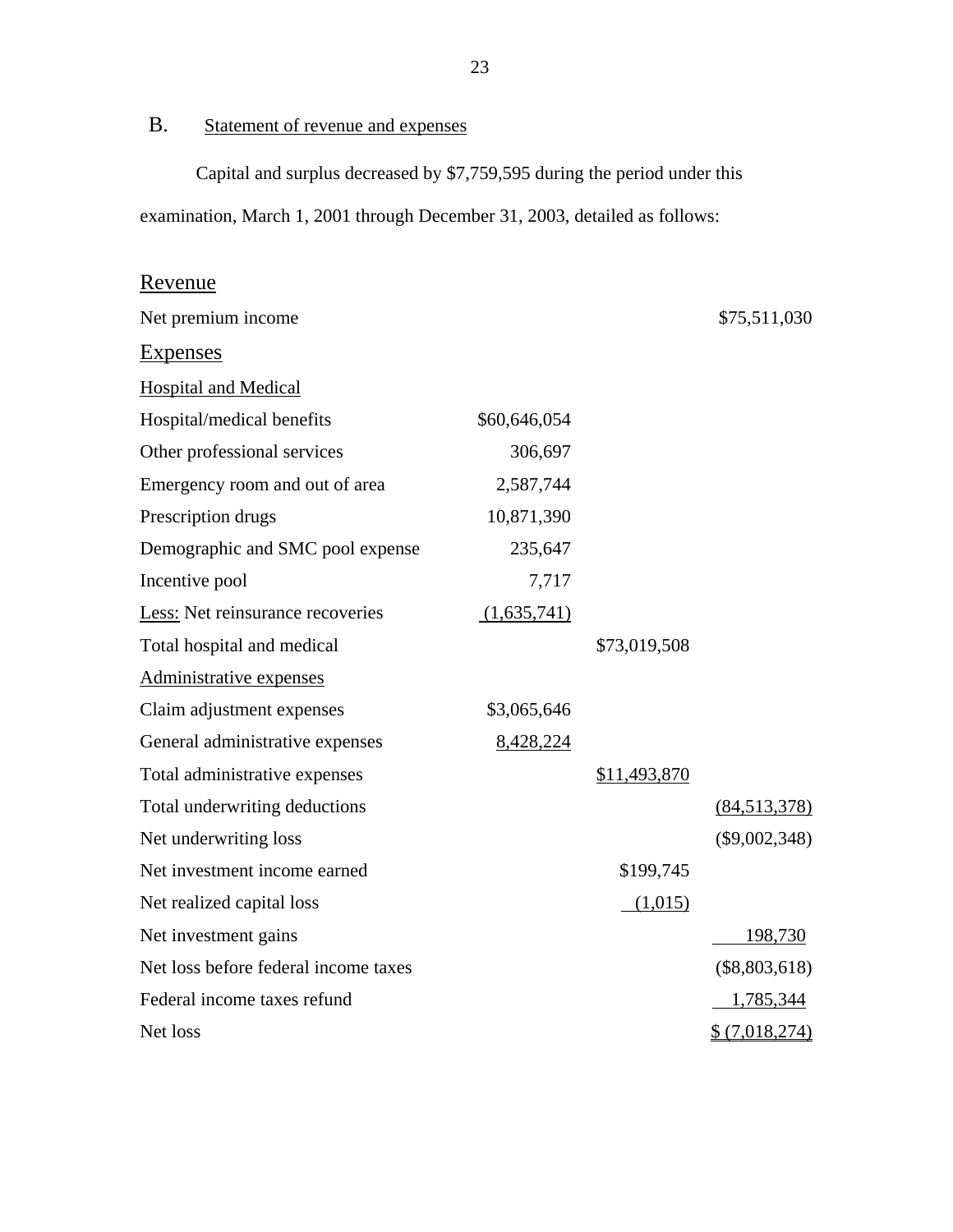# C. Capital and surplus account

# Capital and surplus per report on organization as of February 28, 2001 \$4,022,658

|                                                                          | Gains in<br><b>Surplus</b> | Losses in<br><b>Surplus</b> |                 |
|--------------------------------------------------------------------------|----------------------------|-----------------------------|-----------------|
| Net loss from operation                                                  |                            | \$7,018,274                 |                 |
| Change in non-admitted assets                                            |                            | 2,727,235                   |                 |
| Unrealized capital gain                                                  | \$285,914                  |                             |                 |
| Increase in paid in capital                                              | 1,700,000                  | $\theta$                    |                 |
| Total gains and losses                                                   | \$1,985,914                | \$9,745,509                 |                 |
| Net decrease in capital and surplus                                      |                            |                             | $(\$7,759,595)$ |
| Capital and surplus per report on<br>examination as of December 31, 2003 |                            |                             |                 |

# 5. UNCOLLECTED PREMIUMS

The examination asset of \$4,738,141 is \$622,407 less than the \$5,360,548 reported by MVPHIC in its December 31, 2003 annual statement. The examination change is due to the non-admitting of uncollected premiums that were due more than 90 days in accordance with SSAP No. 6 paragraph 9 a, that states, in part,

> "…,If an installment premium is over ninety days due, the amount over ninety days due plus all future installments that have been recorded on that policy shall be non-admitted."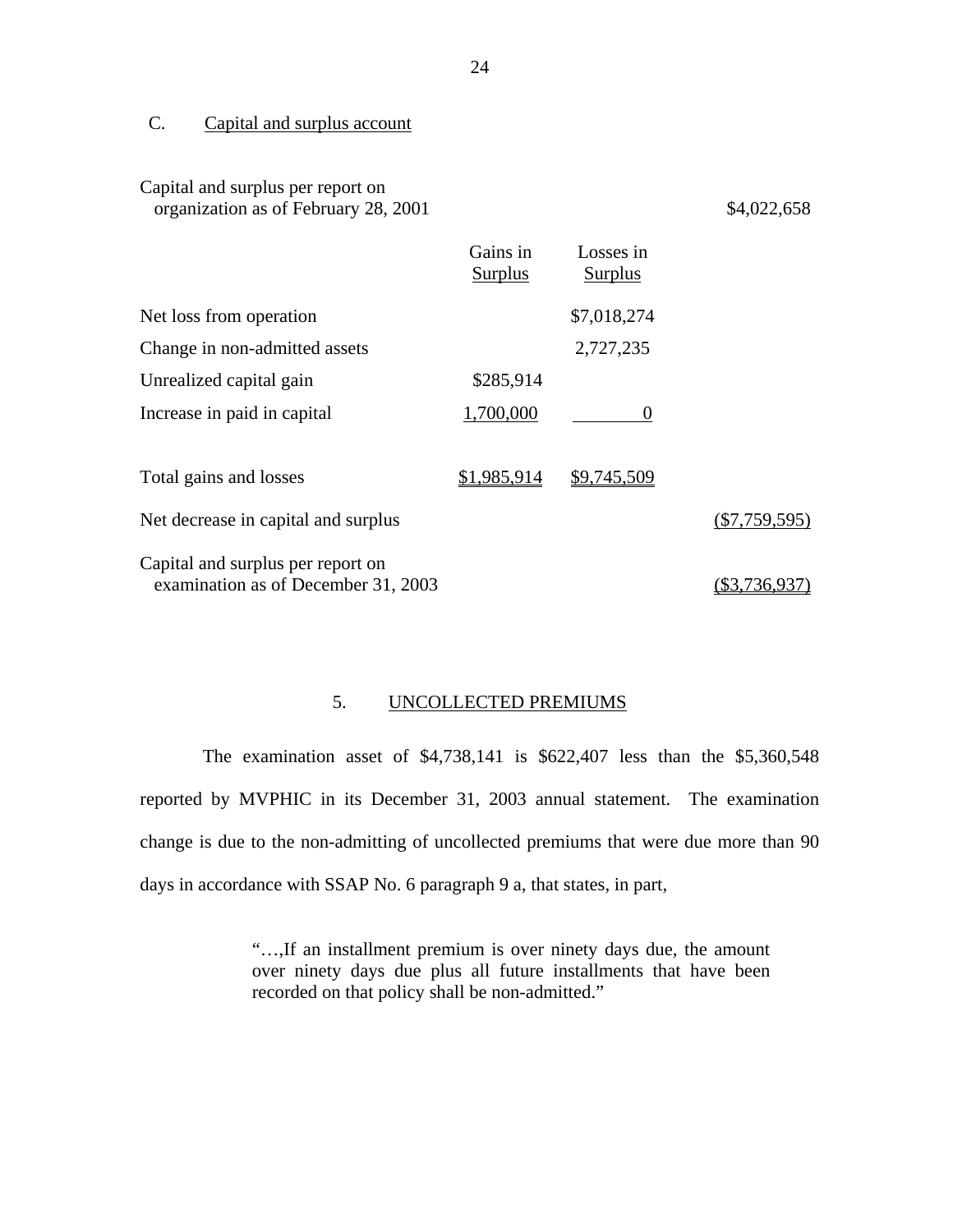#### 6. CLAIMS UNPAID

<span id="page-27-0"></span>The examination liability of \$10,755,247 is \$2,400,000 more than the \$8,355,247 reported by MVPHIC in its December 31, 2003 annual statement. The examination analysis was conducted in accordance with generally accepted actuarial principles and practices and was based on statistical information contained in the Company's internal records and its filed annual statements.

# 7. UNPAID CLAIM ADJUSTMENT EXPENSES

The examination liability of \$407,544 is \$199,049 more than the \$208,495 reported by MVPHIC in its December 31, 2003 annual statement. The examination change is due to a substantial increase in allocation of expenses to claims adjustment expenses using New York State Insurance Department Regulations 30 (11 NYCRR 20)and 33 (11 NYCRR 91) as guidelines, allocating the expenses to expense categories based on the guidelines provided within those regulations.

### 8. CONCLUSION

As a result of this examination the Company was insolvent in the amount of \$3,736,937 as of December 31, 2003 and its minimum surplus was impaired in the amount of \$4,036,937.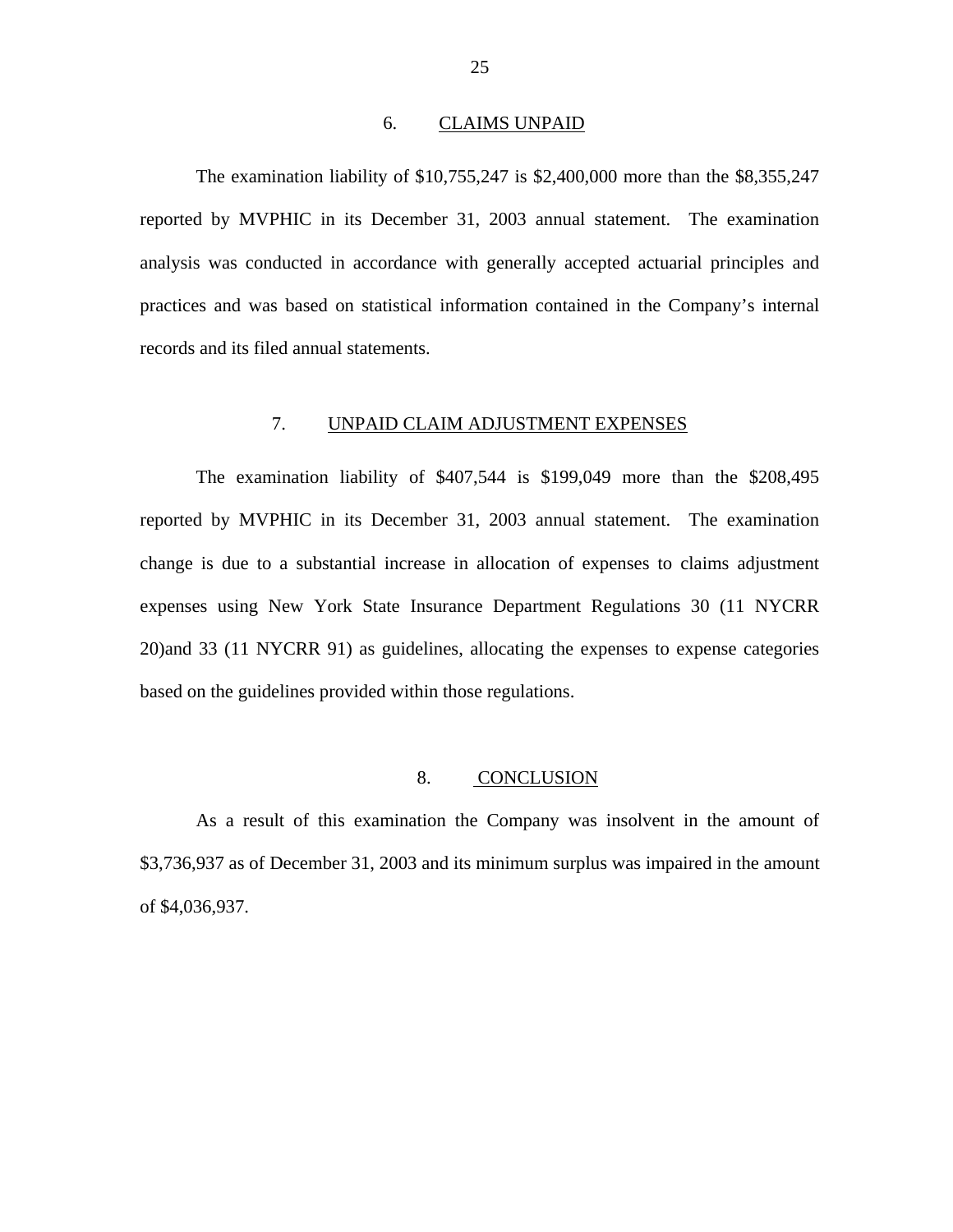# 9. SUBSEQUENT EVENTS

<span id="page-28-0"></span>Subsequent to the examination date, in March, 2004, with the approval of the Superintendent of Insurance, the Company received a Section 1307 of the New York Insurance Law loan in the amount of \$18,000,000. Such loan eliminated the insolvency and minimum surplus impairment of the Company as of March 31, 2004. The repayment of the Section 1307 loan and the accumulated accrued interest shall only be paid out of future free and divisible surplus of the Company subject to the prior approval of the Superintendent of Insurance.

# 10. MARKET CONDUCT

In the course of this examination, a review was made of the manner in which MVPHIC conducts its business and fulfills its contractual obligations to policyholders and claimants. The review was general in nature and was directed at practices of MVPHIC in the following major areas:

- A) Underwriting
- B) Claims
- C) Rating
- D) Sales and advertising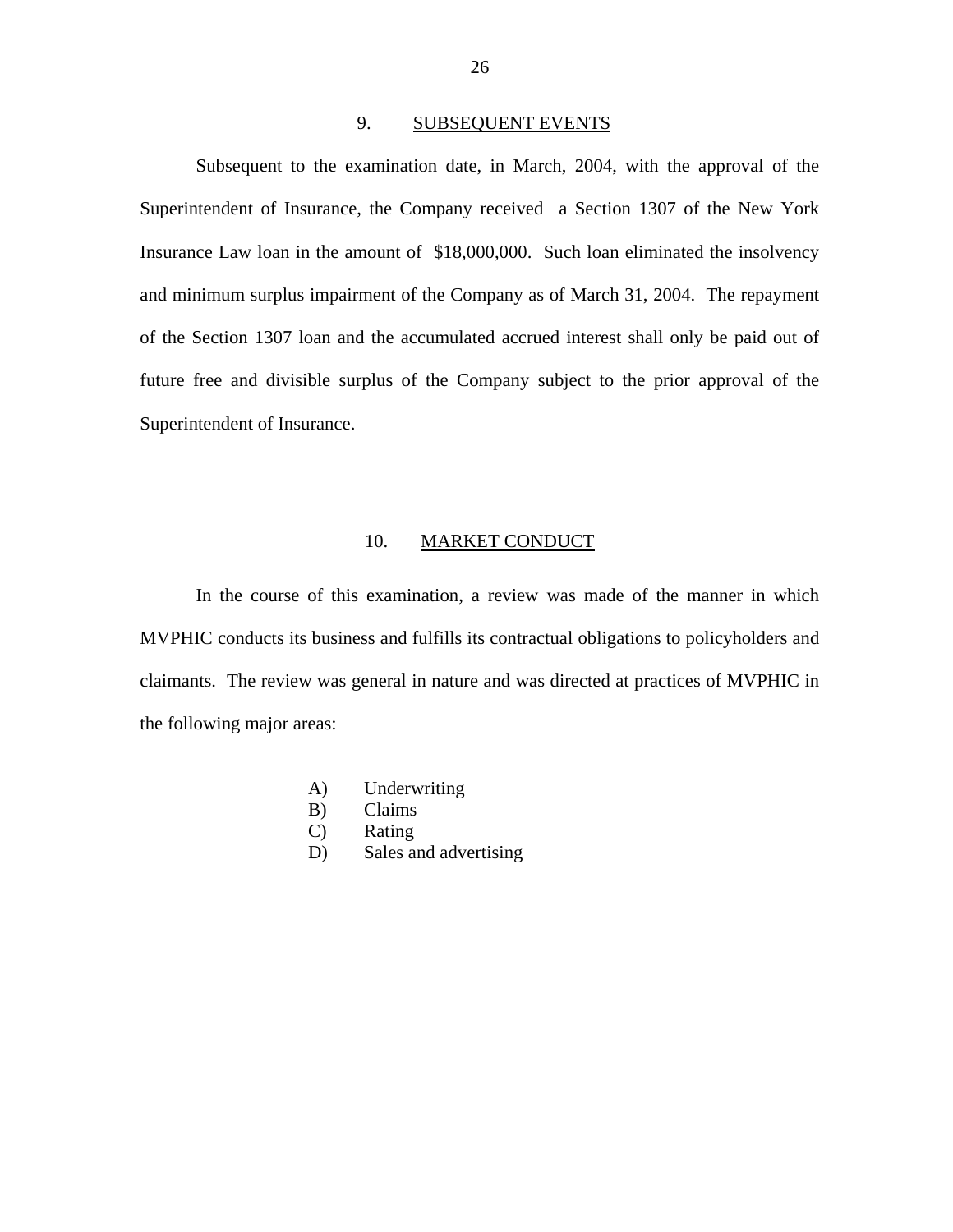The examiners' review revealed the following:

# A. Underwriting

## Termination of coverage

The Company's policy, in terminating group coverage for failure to pay premiums due, is as follows:

Any group with an outstanding balance from 30-60 days past due is sent a premium reminder letter along with a reconciliation to be due 10 business days from the date the letter is sent. Any group with an outstanding balance from 61-90 days past due is sent a letter by certified mail, along with a reconciliation to be due 10 business days from the date the letter is sent.

If the groups fails to pay after the two above letters are sent, the group is then sent a group termination letter by certified mail. The subscribers under the group policy are also sent a termination letter. All subscribers that were active under the group receive the subscriber termination letter offering them direct health care coverage.

A review revealed that the Company does not consistently adhere to its stated policy. Of the five sampled groups, it was determined that one group was terminated after eight months of non-payment of premium. Another two groups were terminated after five and seven months, respectively. Of the five groups reviewed, only one was terminated after 90 days.

It is recommended that the Company adhere to its stated policy for non payment of premium terminations for all groups.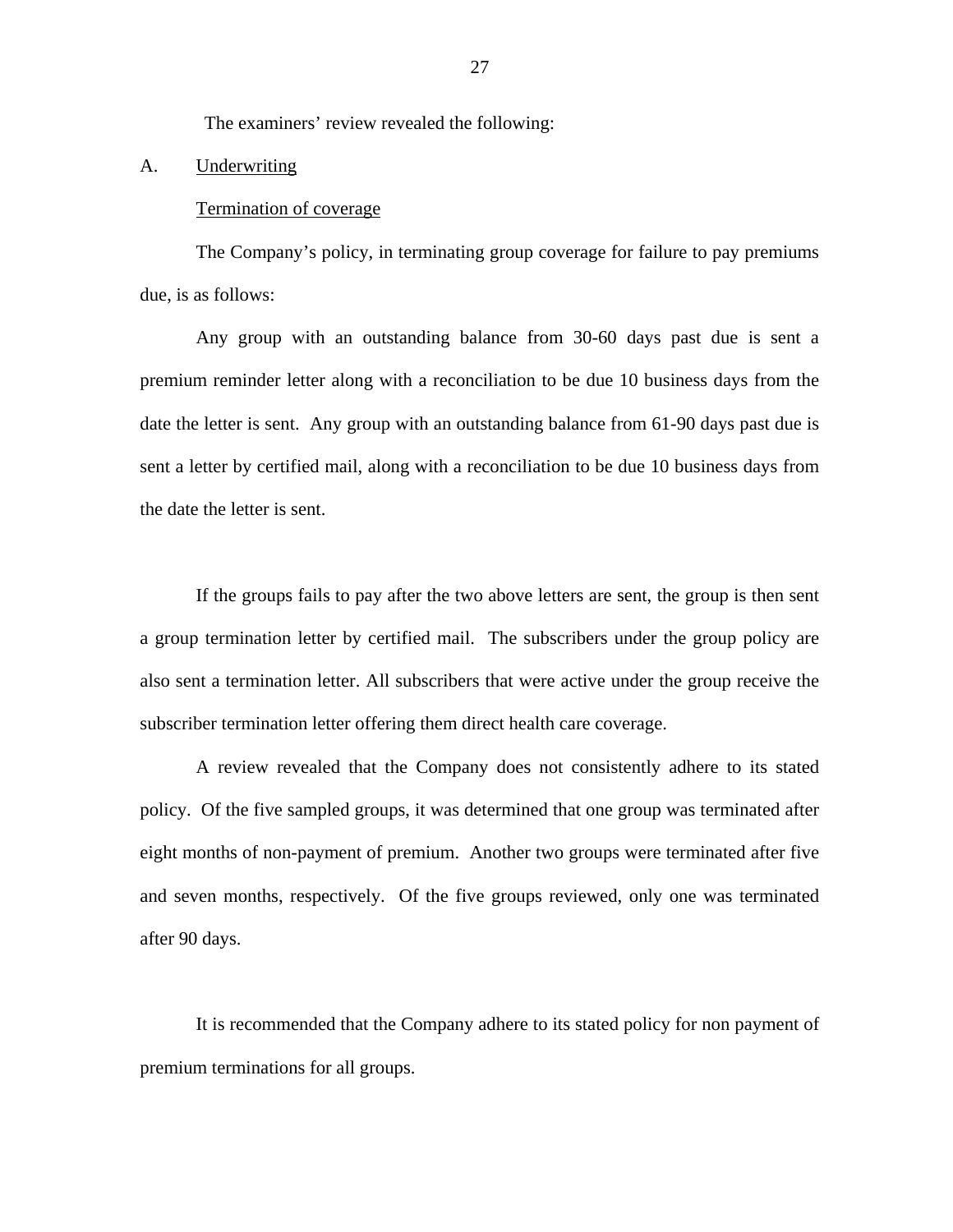# B. Claims

# 1. Claims Processing

A review was performed by using a statistical sampling methodology covering the examination period in order to evaluate the overall accuracy and compliance environment of the Company's claims processing.

This statistical random sampling process, which was performed using the computer software program ACL, was devised to test various attributes deemed necessary for successful claims processing activity. The objective of this sampling process was to be able to test and reach conclusions about all predetermined attributes, individually or on a combined basis. For example, if ten attributes were being tested, conclusions about each attribute individually or on a collective basis could be drawn for each item in the sample. The review incorporated processing attributes used by the Company in its own "Quality Analysis" of claims processing. The sample size was comprised of 167 randomly selected claims.

The sample of 167 claims was comprised of 31 denied claims and 136 paid claims.

The term "claim" can be defined in a myriad of ways. The following is an explanation of the term for the purpose of this report. The receipt of a "claim," which is defined by the Company as the total number of items submitted by a single provider with a single claim form, is reviewed and entered into the claims processing system. This claim may consist of various lines, or procedures. It was possible, through the computer systems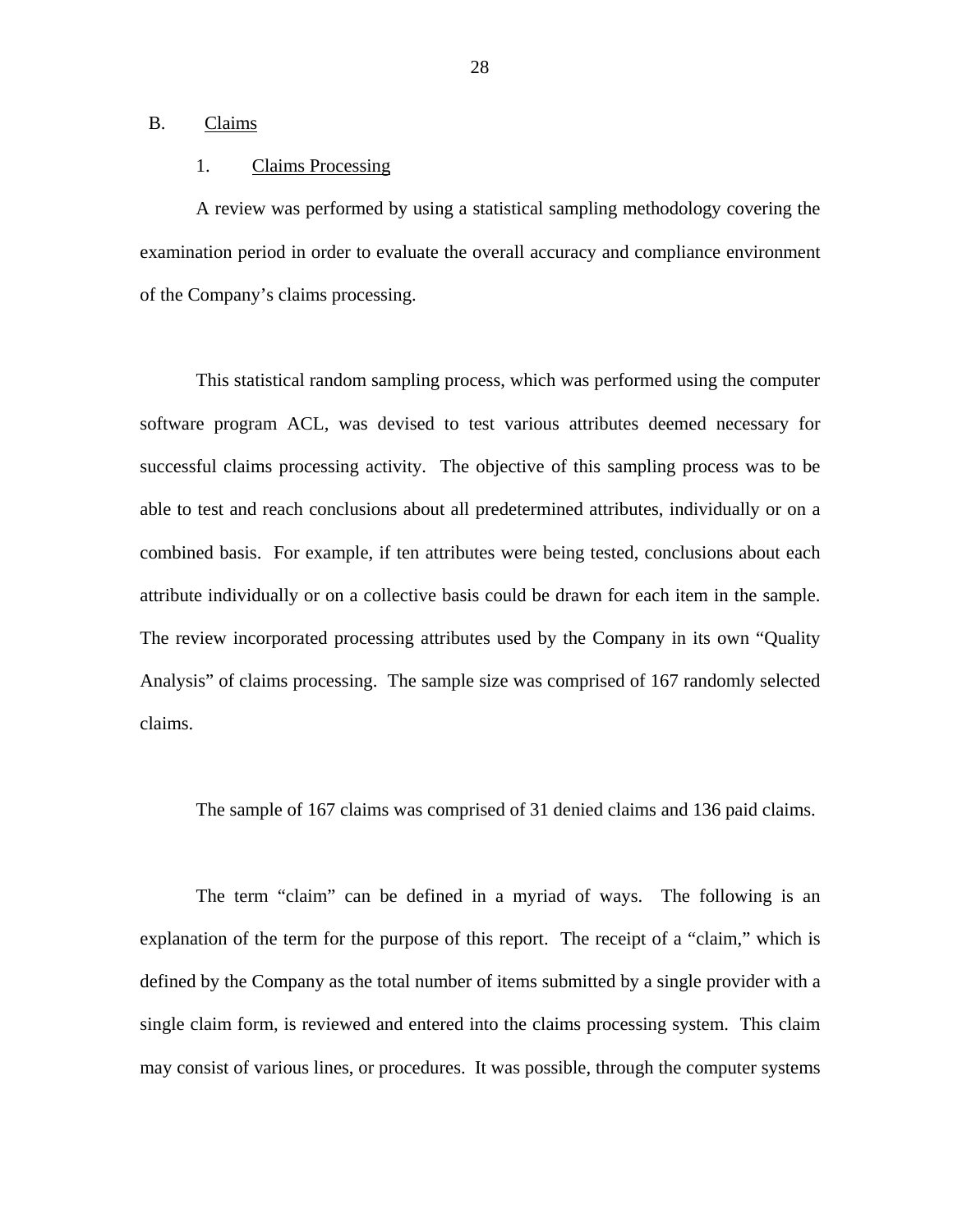used for this examination, to match or "roll-up" all procedures on the original form into one line, which is the basis of the Department's statistical sample of claims or the sample unit.

A paid claim was defined as any claim for which the Company was obligated to pay the claim or make the medical payment; a denied claim was one for which MVPHIC was not obligated to pay the claim or make the medical payment. Any claim which contains at least one service line for which the Company is not obligated to pay for the service was considered a denied claim, even if other service lines are paid (partially denied). There were seven claims in the sample that were partially denied.

The examiners and the Company determined that there existed ten claims which were "processed" incorrectly, according to the criteria used by both the Company and the Insurance Department examiners, not including any claims for which the Company issued an EOB that were not in compliance with §3234 of the New York Insurance Law.

It was further agreed upon that the Company was required to issue EOBs for all denied claims (wholly or partially denied) but in fact, either: (1) Failed to do so or (2) the EOBs' content was not in compliance with Section 3234 of the New York Insurance Law. There were 27 additional claims found to be in error, producing an accuracy rate of 77.8%.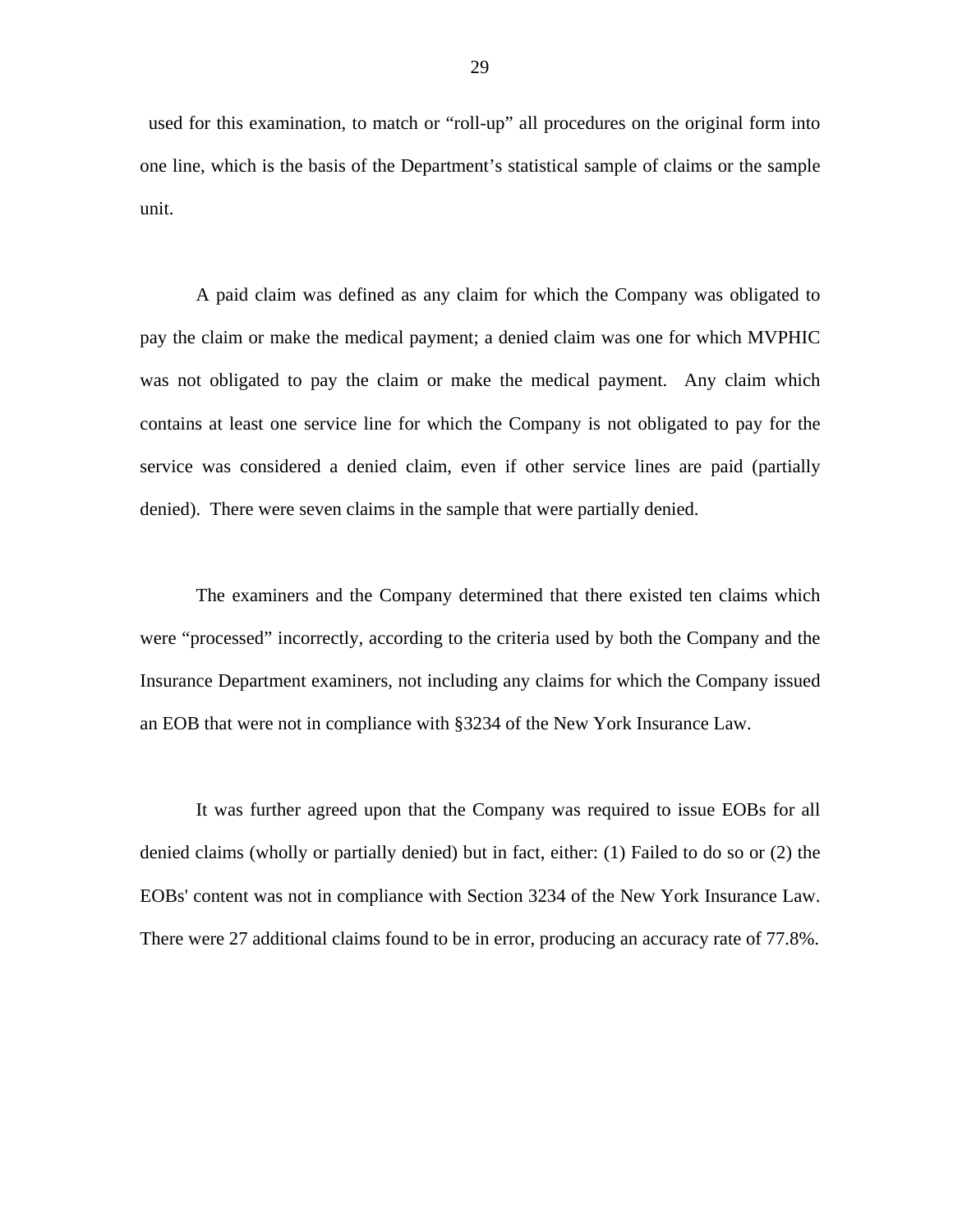If the EOB errors were not taken into consideration, the Company's claims processing accuracy rate would have been 94.0%. This is consistent with the Company's reported overall accuracy standard being above 98%.

# 2. Prompt Pay Law

Section 3224-a of the New York Insurance Law, "Standards for prompt, fair and equitable settlement of claims for health care and payments for health care services" (Prompt Pay), requires all insurers to pay undisputed claims within forty-five days of receipt. If such undisputed claims are not paid within forty-five days of receipt, interest may be payable.

Section 3224-a (a) of the New York Insurance Law states, in part,

"…such insurer or organization or corporation shall pay the claim to a policyholder or covered person or make a payment to a healthcare provider within forty-five days of receipt of a claim or bill for service rendered."

Section 3224-a (b) of the New York Insurance Law states, in part,

"…an insurer or organization or corporation shall pay any undisputed portion of the claim in accordance with this subsection and notify the policyholder, covered person or health care provider in writing within thirty calendar days of the receipt of the claim: that it is not obligated to pay the claim or make the medical payment, stating the specific reasons why it is not liable; or to request all additional information needed to determine liability to pay the claim or make the health care payment…"

Section 3224-a (c) of the New York Insurance law states, in part,

"… any insurer or organization or corporation that fails to adhere to the standards contained in this section shall be obligated to pay to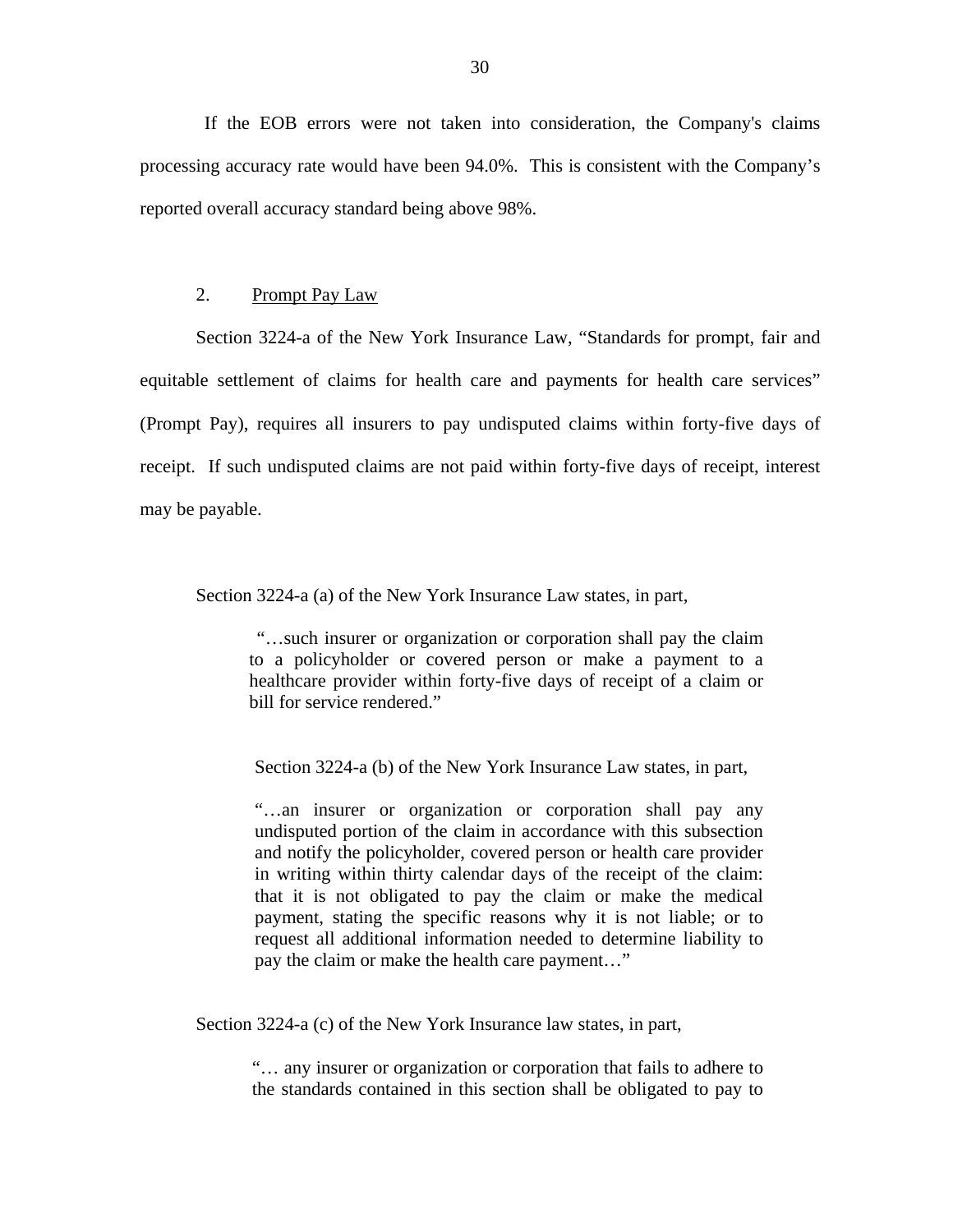the health care provider or person submitting the claim, in full settlement of the claim or bill for health care services, the amount of the claim or health care payment plus interest…"

A review was made of year 2003 claims, using ACL audit software, for compliance with Section 3224-a of the New York Insurance Law. The review also determined whether or not interest was appropriately paid pursuant to Section 3224-a (c) of the New York Insurance Law to those claimants not receiving payment within the timeframes required by Section 3224-a (a) and (b) of the New York Insurance Law.

A claim was defined as the total number of items submitted on a single claim form to which MVPHIC assigned a unique claim number. This definition was agreed to by both the examiners and MVPHIC.

The Company paid 140,999 claims and wholly or partially denied 36,693 claims for its New York State groups and providers/subscribers in calendar year 2003. Of these claims, a population of 2,188 claims was identified where payment date was more than 45 days after the receipt date. A second population of 3,848 claims was identified where the claim was denied more than 30 days after the receipt date. A sample of 167 claims was drawn from each of the populations described above.

The examiner's review of the sampled claims revealed violations of Sections 3224 a (a), (b) and (c) of the New York Insurance Law as shown in the following chart: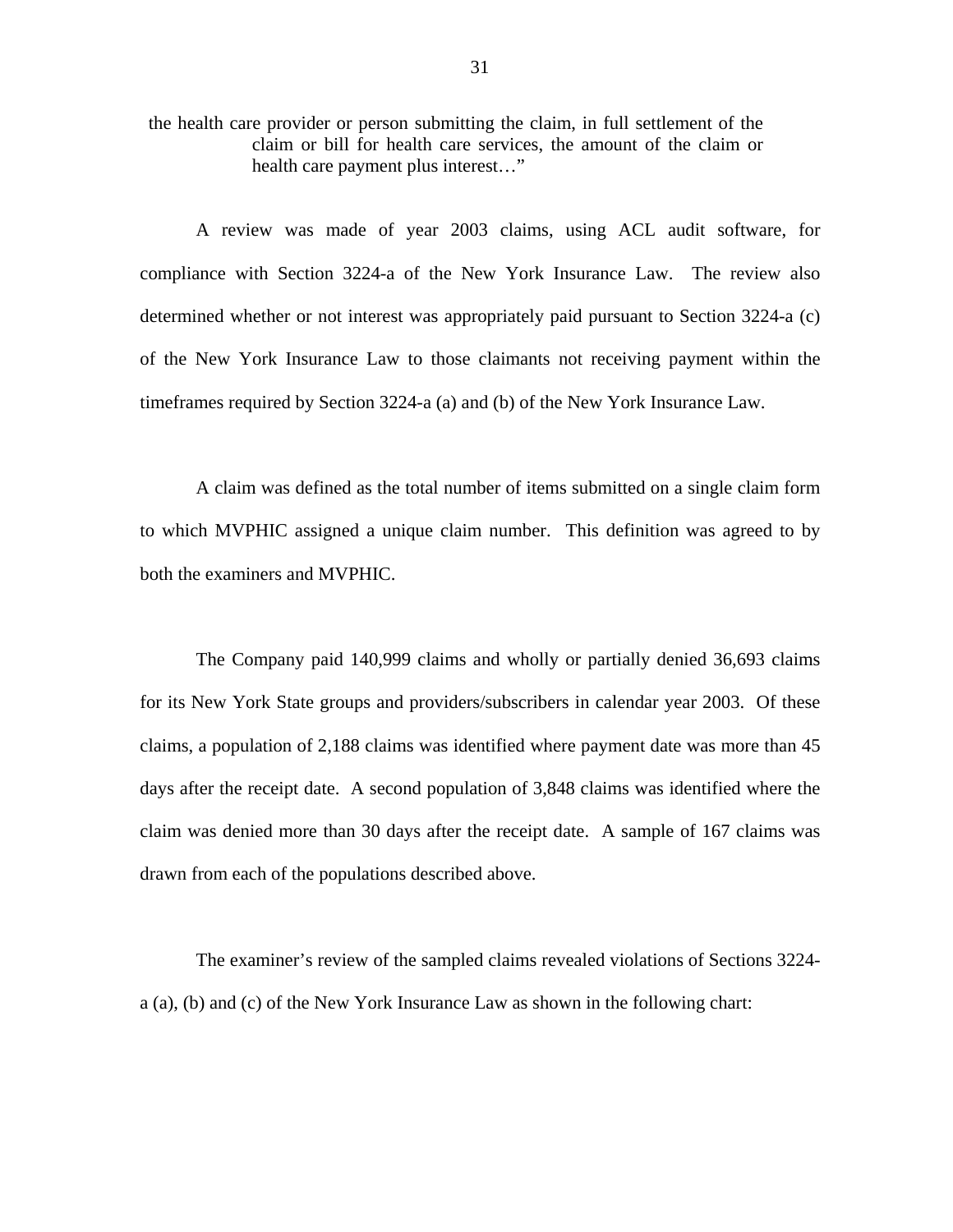| Description                  | Paid claims over 45 | Denied claims over 30 |
|------------------------------|---------------------|-----------------------|
|                              | days                | days                  |
| Claim population             | 2,188               | 3,848                 |
| Sample size                  | 167                 | 167                   |
| Number of claims with errors | $156*$              | 106                   |
| <b>Calculated Error Rate</b> | <u>93.41%</u>       | 63.47%                |
| <b>Upper Error limit</b>     | 97.18%              | 70.78%                |
| Lower Error limit            | 89.65%              | 56.17%                |
| Upper limit Claims in error  | 2,126               | 2,723                 |
| Lower limit Claims in error  |                     |                       |

\* Of the 156 claims found to be in violation of Section 3224-a (a), 4 claims were also found to be in violation of Section 3224-a (c) because interest due of \$2 or more was not paid.

The upper and lower error limits represent the range of potential error (e.g. if 100 samples were selected the rate of error would fall between these limits 95 times).

It is recommended that the Company improve its internal claim procedures to ensure full compliance with Section 3224-a (a), (b) and (c) of the New York Insurance Law.

# 3. Explanation of Benefits Statements

Explanation of Benefits Statements (EOBs) are an integral part of the link between the subscriber/contract-holder and their insurer, providing vital information as to how a claim was processed.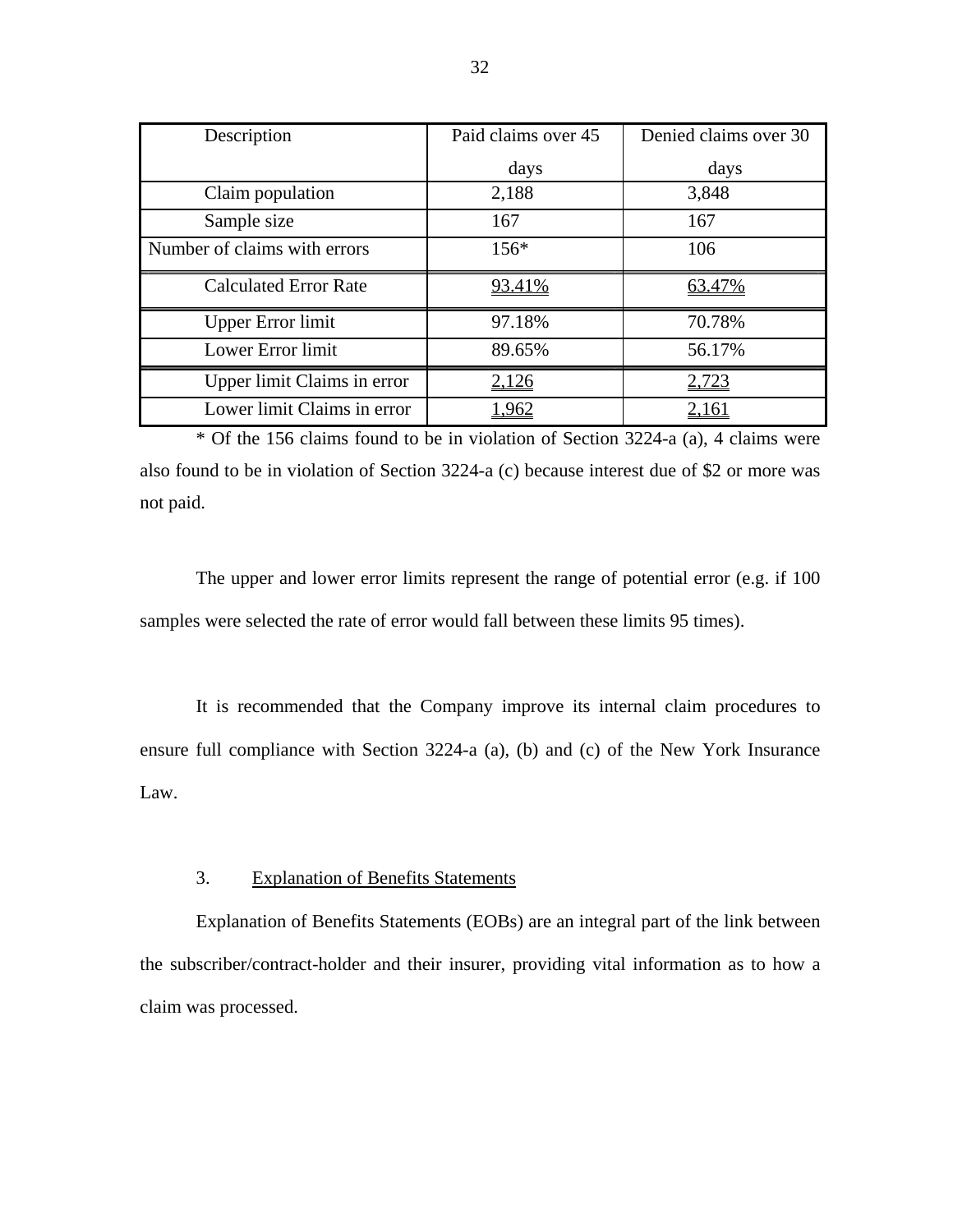Section 3234(a) of the New York Insurance Law states, in part,

"Every insurer, including health maintenance organizations … is required to provide the insured or subscriber with an explanation of benefits form in response to the filing of any claim under a policy…"

Section 3234(c) of the New York Insurance Law creates an exception to the

requirements for the issuance of an EOB established in Section 3234(a) of the New York

Insurance Law as follows:

"[insurers] shall not be required to provide the insured or subscriber with an explanation of benefits form in any case where the service is provided by a facility or provider participating in the insurer's program and full reimbursement for the claim, other than a copayment that is ordinarily paid directly to the provider at the time the service is rendered, is paid directly to the participating facility or provider."

In addition, Section 3234(b) of the New York Insurance Law sets forth minimum

standards for content of an EOB as follows:

"The explanation of benefits form must include at least the following:

- (1) the name of the provider of service the admission or financial control number, if applicable;
- (2) the date of service;
- (3) an identification of the service for which the claim is made;
- (4) the provider's charge or rate;
- (5) the amount or percentage payable under the policy or certificate after deductibles, co-payments, and any other reduction of the amount claimed;
- (6) a specific explanation of any denial, reduction, or other reason, including any other third-party payer coverage, for not providing full reimbursement for the amount claimed; and
- (7) a telephone number or address where an insured or subscriber may obtain clarification of the explanation of benefits, as well as a description of the time limit, place and manner in which an appeal of a denial of benefits must be brought under the policy or certificate and a notification that failure to comply with such requirements may lead to forfeiture of a consumer's right to challenge a denial or rejection, even when a request for clarification has been made".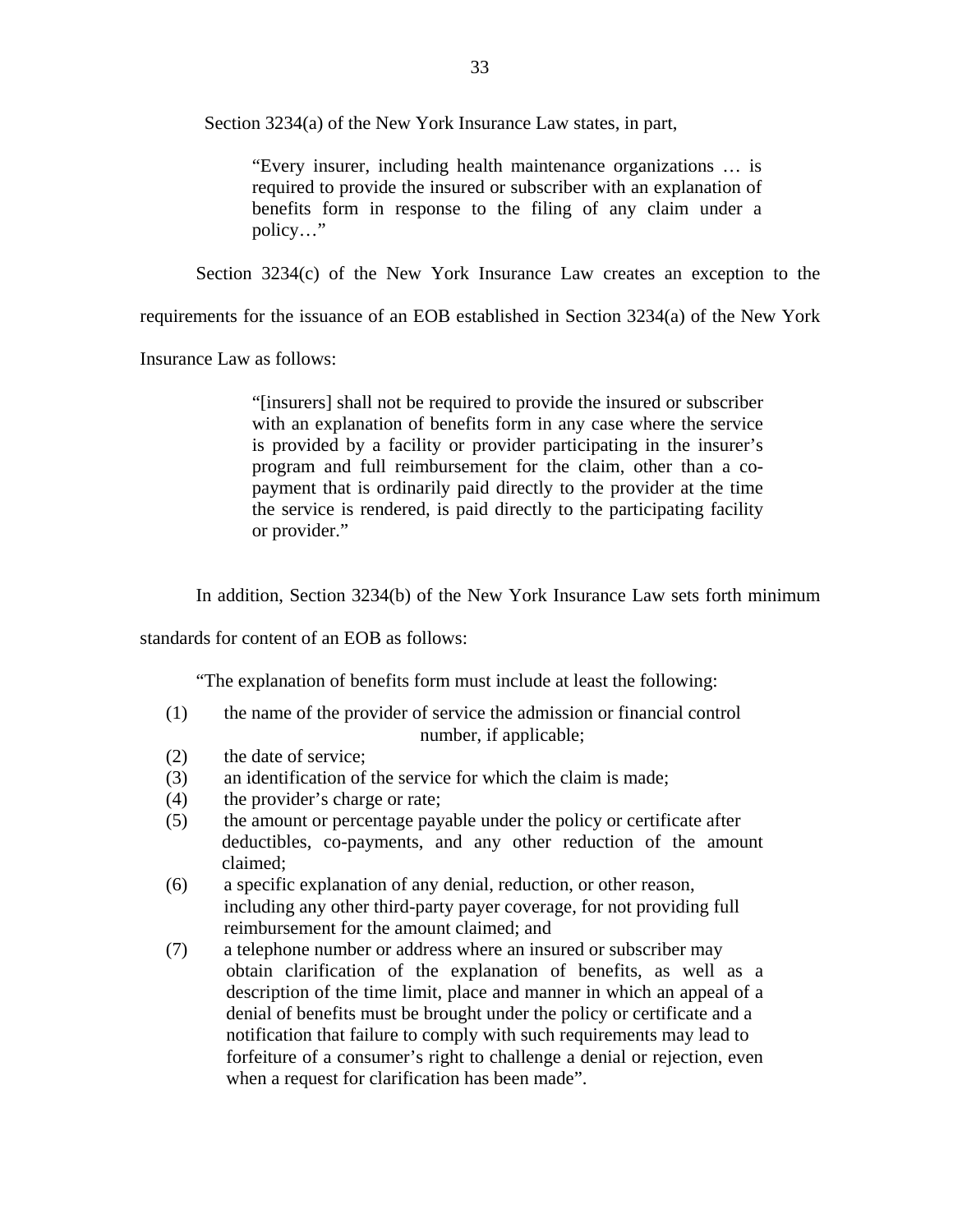<span id="page-36-0"></span>The review of claims processed revealed that the Company's procedures failed to include all situations that require the Company to issue an EOB because of its interpretation of the requirements of Section 3234 (a) and (b) of the New York Insurance Law. Therefore, the Company and its parent, MVP Health Plan, Inc. failed to issue approximately 40,000 EOBs to members as required by Section 3234(b) of the New York Insurance Law relative to claims which were wholly or partially denied to New York subscribers and/or providers.

It is recommended that the Company issue EOBs that include all of the requisite information required by Section 3234(a) and (b) of the New York Insurance Law. Accordingly, subscribers will be properly informed of their appeal rights and how their claims are processed.

# 11. FRAUD PREVENTION AND DETECTION

A review was performed of the organization and structure of the Company's special investigations unit (SIU), and their compliance with Article 4 of the New York Insurance Law, and New York Insurance Department Regulation 95 (11 NYCRR 86). The examination review indicated the Company's compliance with Article 4 of the New York Insurance Law and New York Insurance Department Regulation 95 (11 NYCRR 86).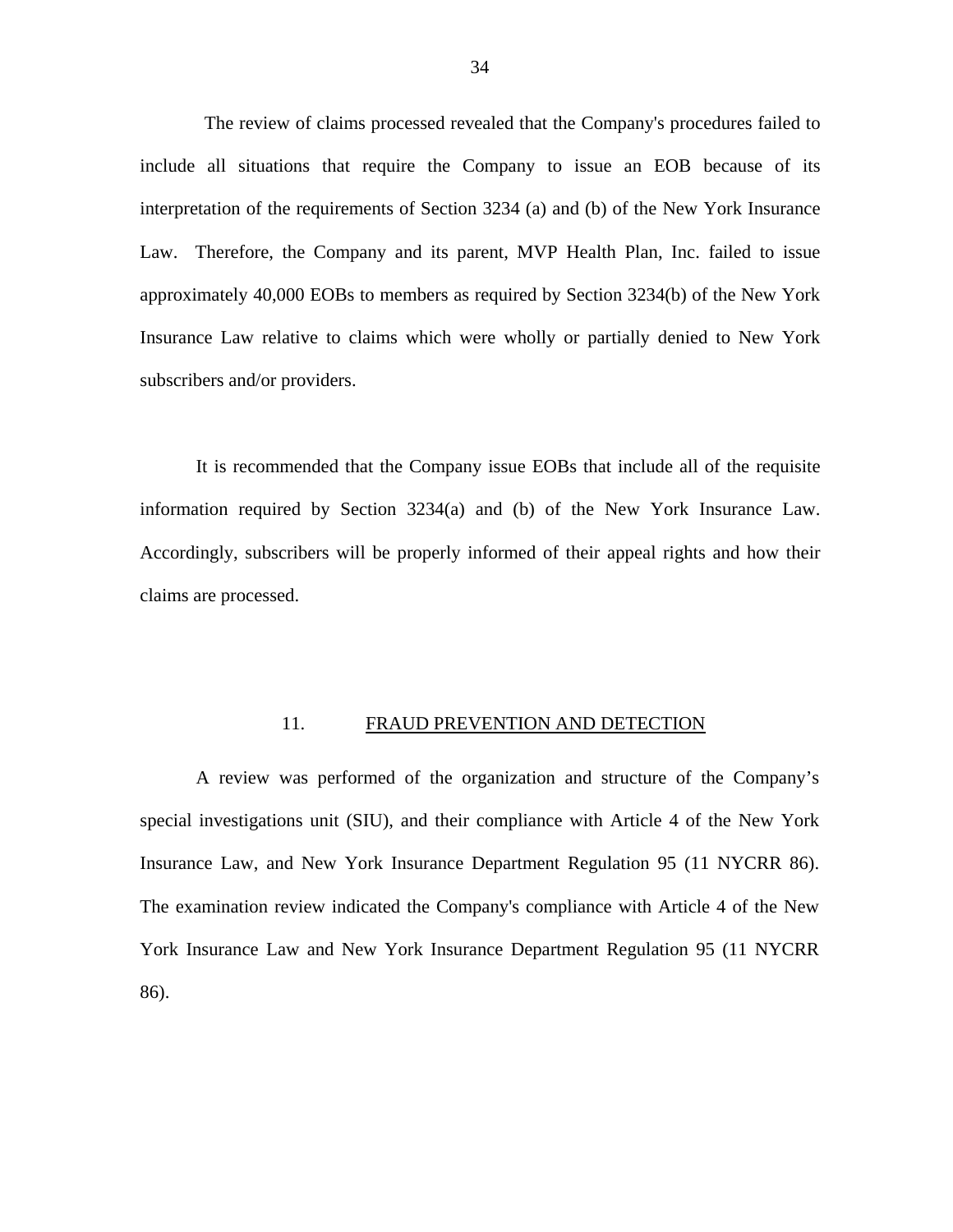# 12. SUMMARY OF COMMENTS AND RECOMMENDATIONS

# PAGE NO.

# <span id="page-37-0"></span>**ITEM**

# A Minimum surplus

As a result of this examination, the Company was insolvent in the 1, 7, 25, 26 amount of \$3,736,937, as of December 31, 2003 and its minimum surplus was impaired in the amount of \$4,036,937. Subsequent to the examination date, in March, 2004, with the approval of the Superintendent of Insurance, the Company received a Section 1307 of the New York Insurance Law loan in the amount of \$18,000,000 from its ultimate parent, MVP Health Plan, Inc., which eliminated the aforementioned insolvency and impairment.

# Corporate matters

- B. It is recommended that the board of directors be-pro-active and 6 meet at least once a year in order to exercise control and manage the affairs of the Company.
- C. It is recommended that the Company shareholders hold annual 6 meetings as required by Article III Section 1 of its by-laws.

# Holding company system

D. It is recommended that the Company revise its administrative 11 service agreement to reflect the current premium billing arrangement between MVP Health Plan, Inc. (MVPHP), and the Company. Furthermore, the Company should submit its revised agreement to the New York Insurance Department pursuant to Sections 1504(a) and 1505(d) .of the New York State Insurance Law.

# Allocation of expenses

E. It is recommended that the Company apply the guidelines in 17 New York Insurance Department Regulations No. 30 (11NYCRR 20) and No. 33 (11NYCRR 91) to revise and update its expense allocation methodology in order to reflect an appropriate allocation among the three expense groupings (i.e. Claim adjustment expense, general and administrative expense and investment expense) on the Underwriting and Investment Exhibit, "Part 3-Analysis of Expense" schedule of the Company's annual statement.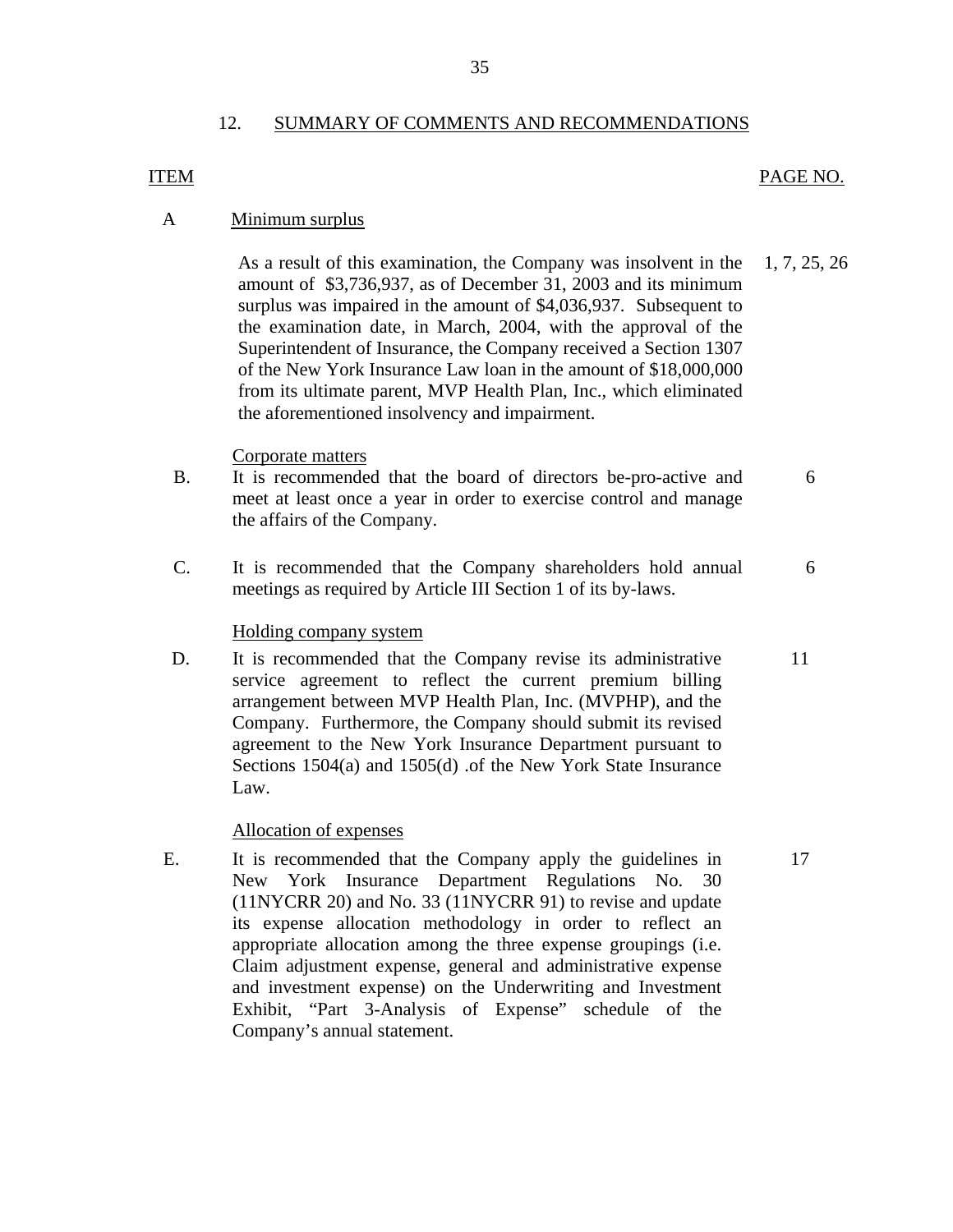|--|

- F. It is recommended that the Company follow Regulation 33 (11 NYCRR 90), by not debiting its payment to MVPHP for all types of allocated expenses solely to salaries. It is recommended that such payments be allocated to all appropriate expense classifications. 17
- G. It is recommended that the Company comply with Part 91.4(f)(vii)(5) of New York Insurance Department Regulation No. 33 (11 NYCRR 91) relative to reimbursement of its share of joint administrative expenses to MVPHSC as required by their administrative service agreement. 18

Cash

- H. It is recommended that the Company establish a follow-up procedure applicable to all checks which remain outstanding for six months from the date of issue.
- I. It is recommended that the Company change its policy and open/reconcile one bank account instead of two associated with each general ledger account. Furthermore, it is recommended that the Company investigate any un-reconciled differences on bank reconciliations and correct them in a timely manner. 19

# Uncollected premiums

- J. It is recommended that Company comply with the requirement of SSAP No. 6 Paragraph 10 and charge bad debt to income. 20
- K. It is recommended that, in the future, the Company comply with the annual statement instructions and appropriately report its gross premium receivables and non-admitted asset premium receivable on the annual statement. 20
- L. It is recommended that the Company adhere to its stated policy for non payment of premium terminations for all groups. 22

# **Prompt Pay Law**

M. It is recommended that the Company improve its internal claim procedures to ensure full compliance with Section 3224-a (a), (b) and (c) of the New York Insurance Law.

19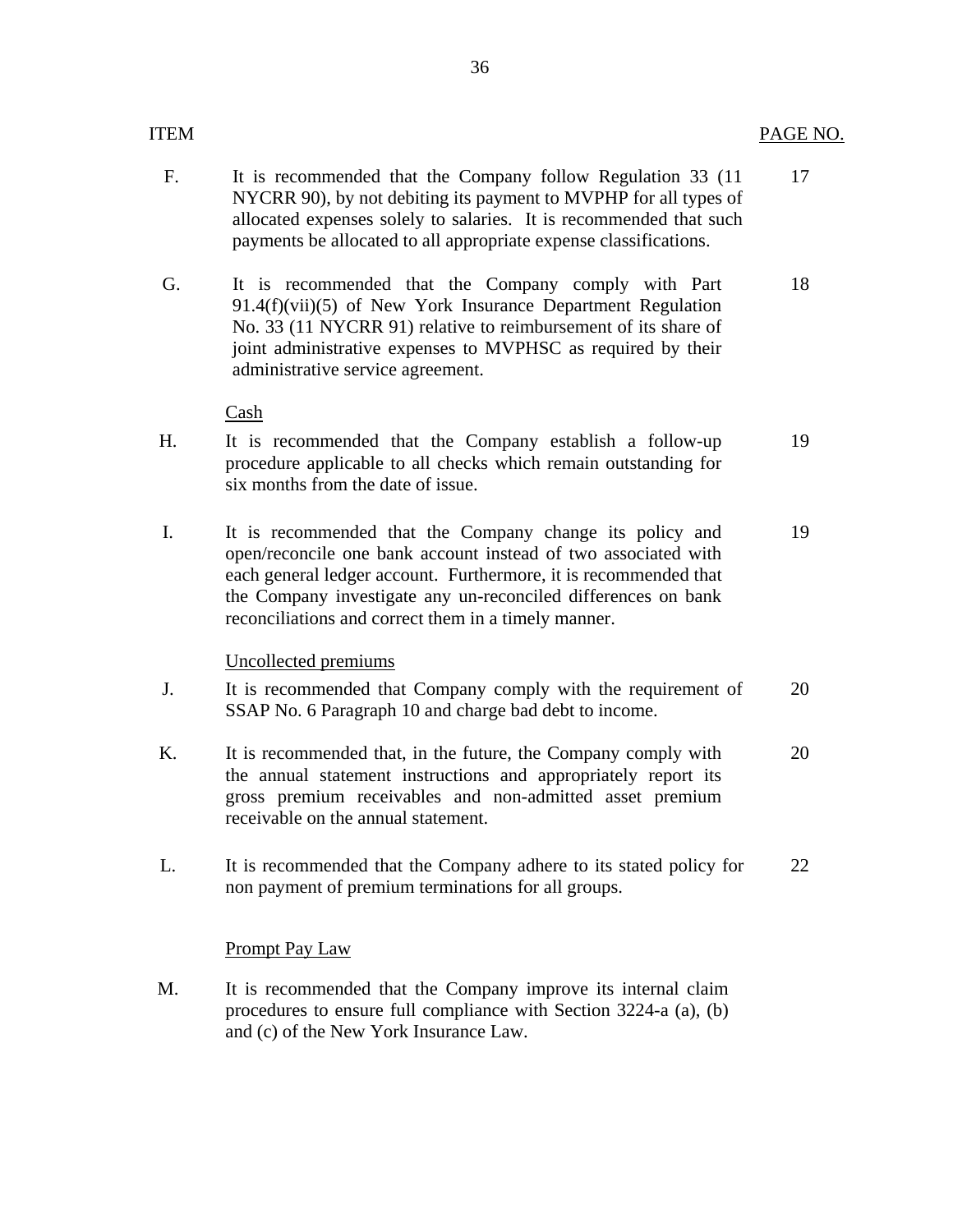Explanation of Benefits Statements (EOBs)

N. It is recommended that the Company issue EOBs that include all of the requisite information required by Section 3234(a) and (b), of the New York Insurance Law. Accordingly, subscribers will be properly informed of their appeal rights and how their claims are processed.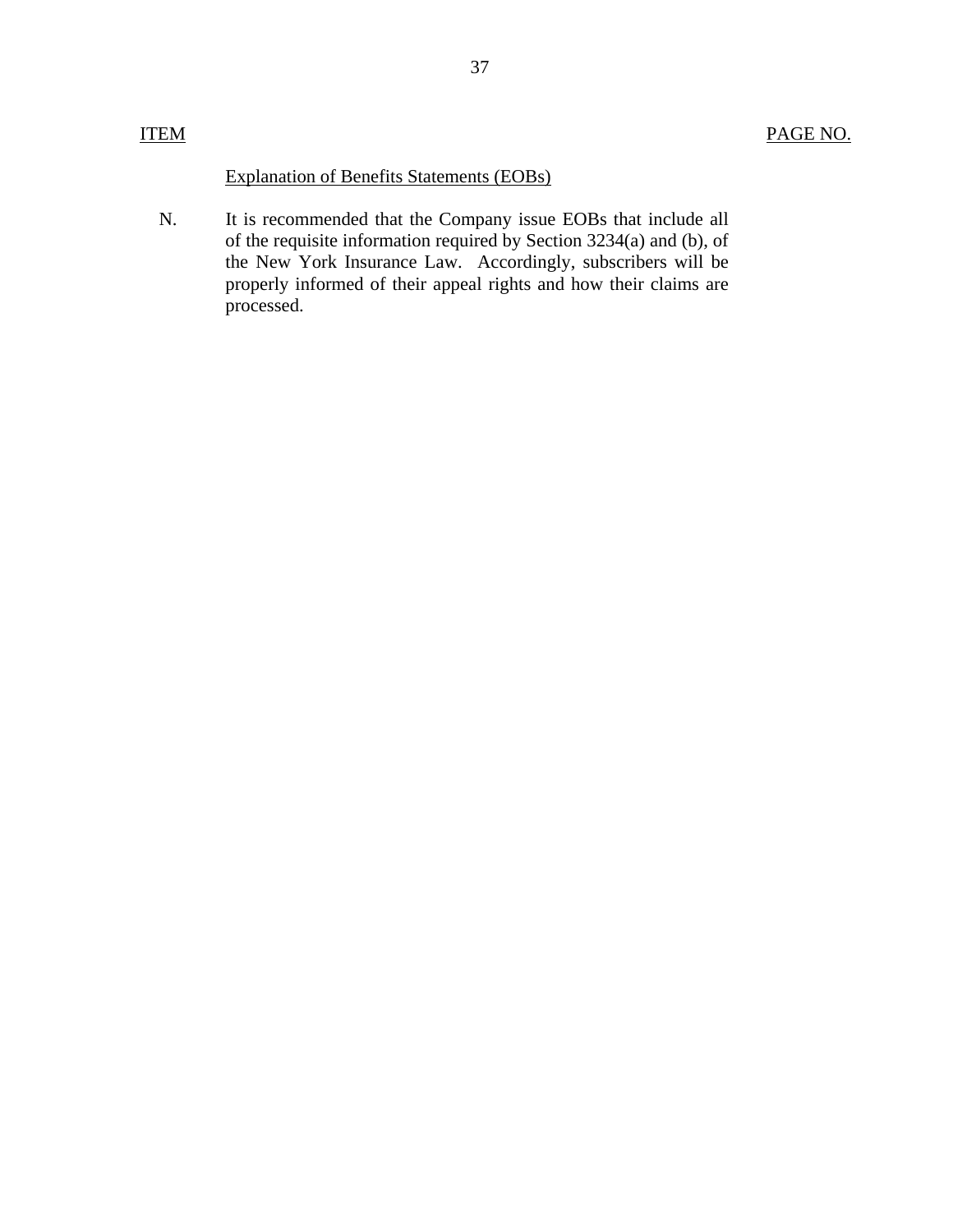Respectfully submitted,

Elsaid E. Elbially Principal Insurance Examiner, CFE

STATE OF NEW YORK  $)$  SS. **COUNTY OF NEW YORK )** 

Elsaid E. Elbially being duly sworn, deposes and says that the foregoing report submitted

By him is true to the best of his knowledge and belief.

Elbially

Subscribed and sworn to before me

this  $23^{R}$  day of march . 2006. Charles J- Longay

Charles T. Lovejoy<br>Notary Public, State of New York<br>No. 31-4798952

Qualified in New York County Commission Expires 1-26